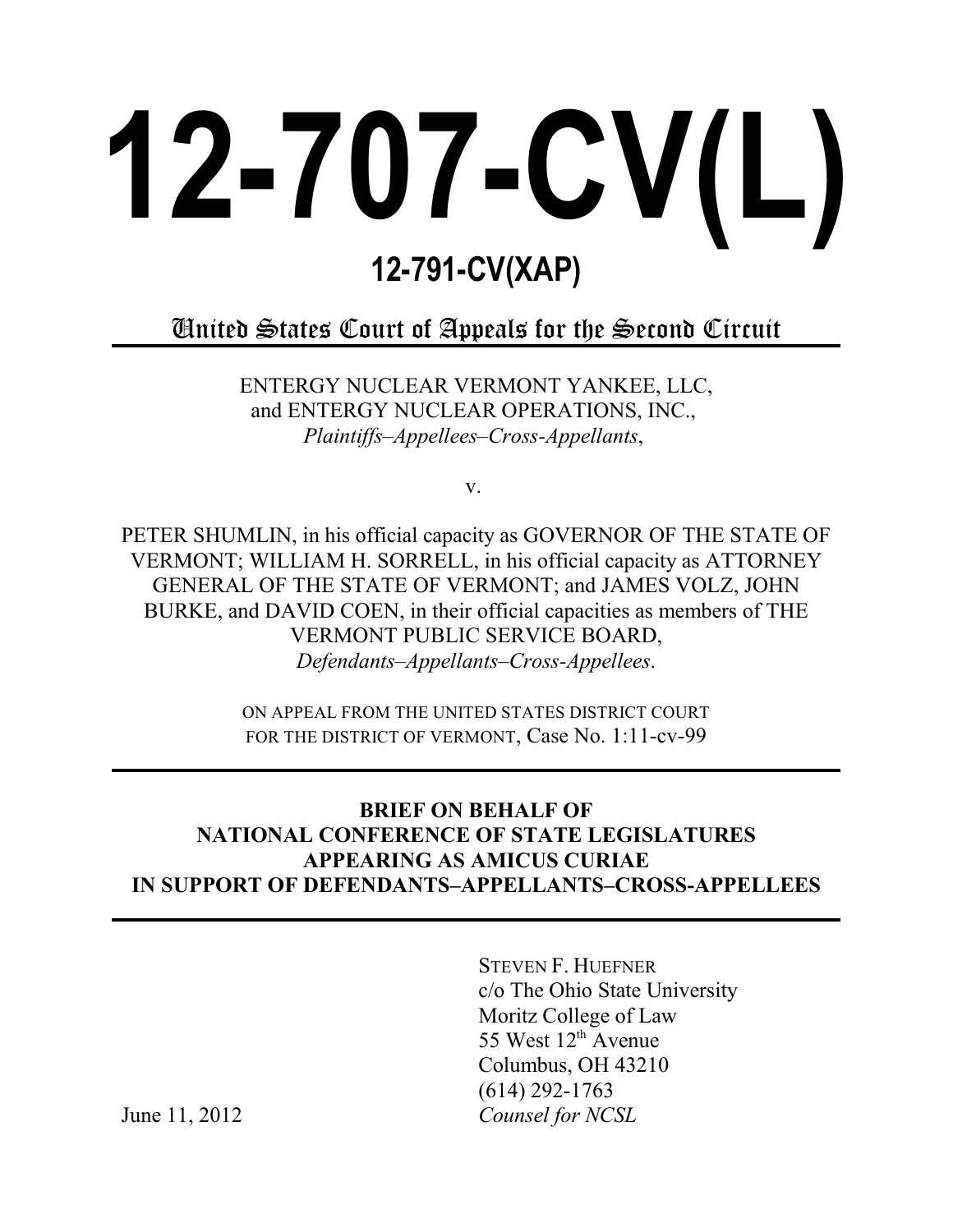## **TABLE OF CONTENTS**

| A. The District Court Usurped the Legislative Role by Making a<br>Speculative Determination, Contrary to the Plain Language of Acts 160<br>and 74, that Radiological Safety Was the Primary Motive of the |
|-----------------------------------------------------------------------------------------------------------------------------------------------------------------------------------------------------------|
| B. The District Court's Usurpation of the Legislative Role Intrudes<br>Upon the Independence of the Legislative Branch and Threatens<br>Substantial Distortions of the Legislative Process. 13            |
| C. The Commerce Clause Does Not Preclude Vermont's Efforts to                                                                                                                                             |
|                                                                                                                                                                                                           |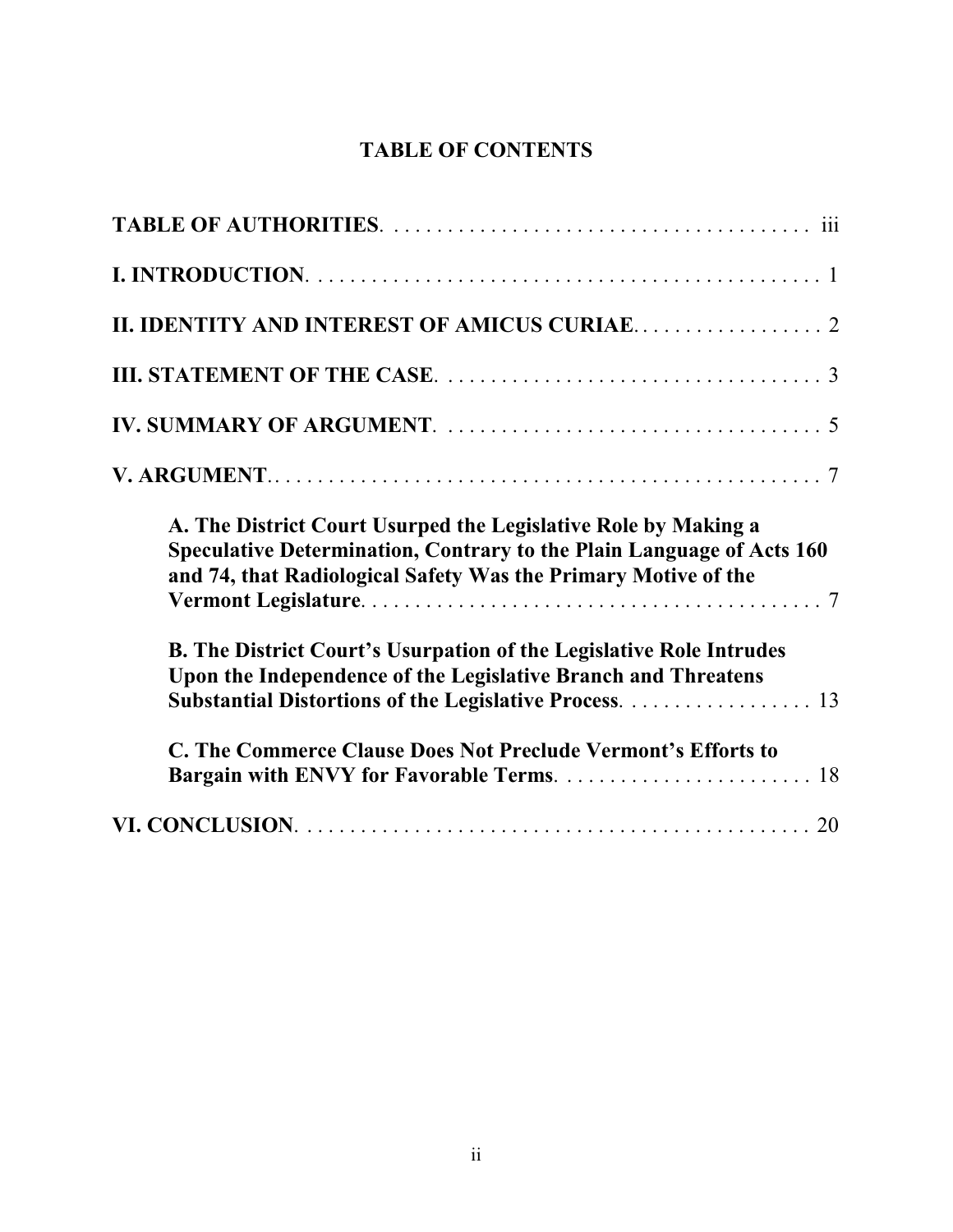## **TABLE OF AUTHORITIES**

## **Cases**:

| Bldg. Indus. Elec. Contractors Ass'n v. City of New York, 11-3590, ___ F.3d ___,           |
|--------------------------------------------------------------------------------------------|
| Brown-Forman Distillers Corp. v. N.Y. State Liquor Auth.,                                  |
|                                                                                            |
| $C & A$ Carbone, Inc. v. Town of Clarkstown, N.Y., 511 U.S. 383 (1994). 19                 |
|                                                                                            |
| Gade v. Nat'l Solid Wastes Mgmt. Ass'n, 505 U.S. 88 (1992).  11, 12                        |
| Greater N.Y. Metro. Food Council v. Guiliani, 195 F.3d 100 (2d Cir. 1999). . 11, 12        |
| Massachusetts v. U.S. Dep't of Health & Human Servs., 10-2204, ___ F.3d ___,               |
|                                                                                            |
|                                                                                            |
| N. Ill. Chapter of Associated Builders & Contractors, Inc. v.                              |
| New England Power Co. v. New Hampshire, 455 U.S. 331 (1982). 19                            |
| Pac. Gas & Elec. Co. v. State Energy Res. Conservation &                                   |
|                                                                                            |
| United States v. Am. Trucking Ass'ns, 310 U.S. 534 (1940). $\dots \dots \dots \dots$ 8, 10 |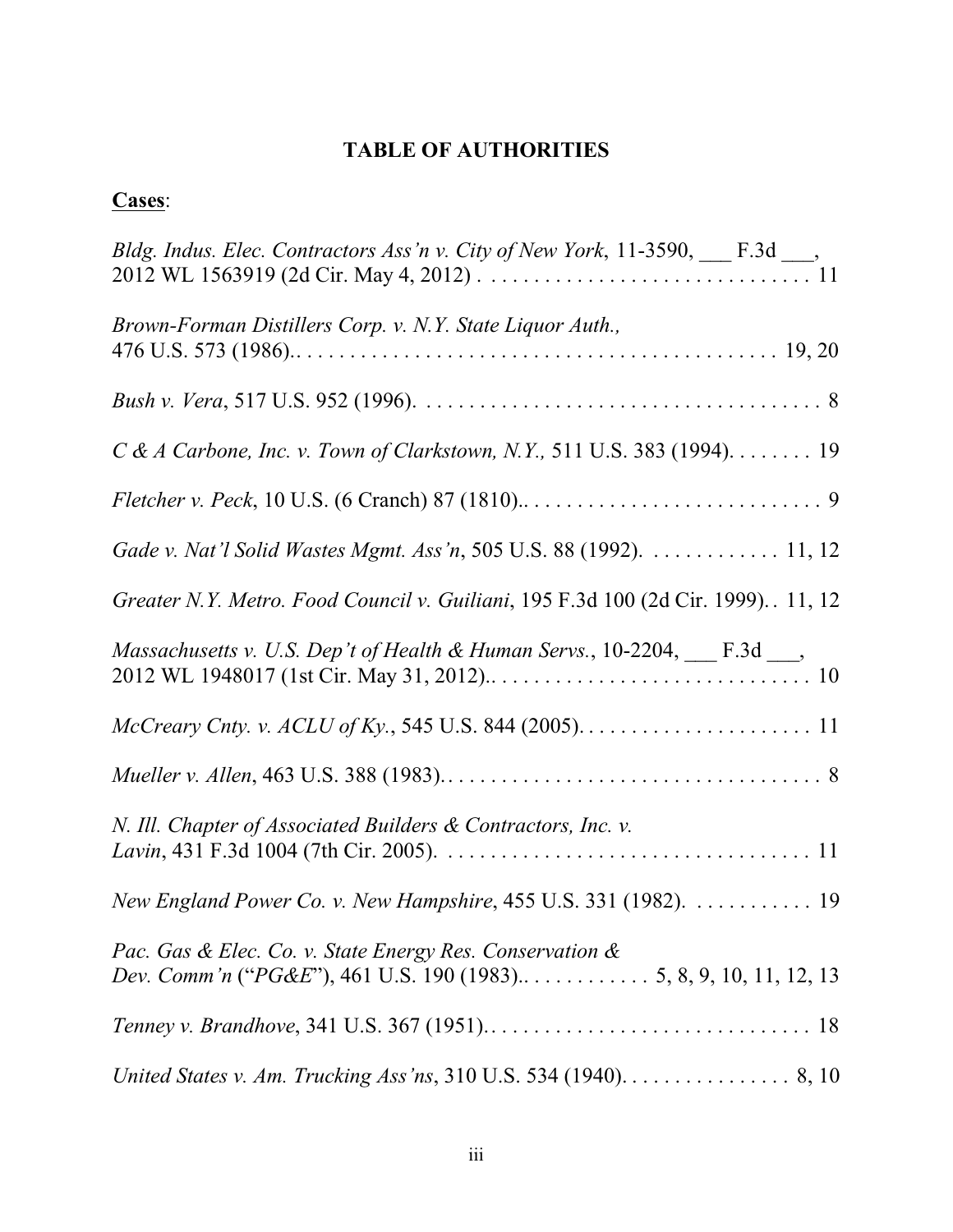## **TABLE OF AUTHORITIES (cont.)**

## **Cases (cont.)**:

| Vill. of Arlington Heights v. Metro. Hous. Dev. Corp., 429 U.S. 252 (1977). $\dots$ . 9 |  |
|-----------------------------------------------------------------------------------------|--|

## **Federal Constitutional and Statutory Provisions**:

| Atomic Energy Act of 1954, 42 U.S.C. § 2011 <i>et seq</i> 1, 3, 13, 17, 18 |  |
|----------------------------------------------------------------------------|--|

## **Vermont Constitutional and Statutory Provisions**:

| 2005 Vt. Acts & Resolves No. 74 ("Act 74"), codified at Vt. Stat. Ann. tit. 10, |
|---------------------------------------------------------------------------------|
| 2006 Vt. Acts & Resolves No. 160 ("Act 160"). 1, 3, 4, 5, 6, 7, 13, 16, 17, 18  |
|                                                                                 |

## **Other Authorities**:

| ANTONIN SCALIA, A MATTER OF INTERPRETATION: FEDERAL COURTS AND THE |  |
|--------------------------------------------------------------------|--|
|                                                                    |  |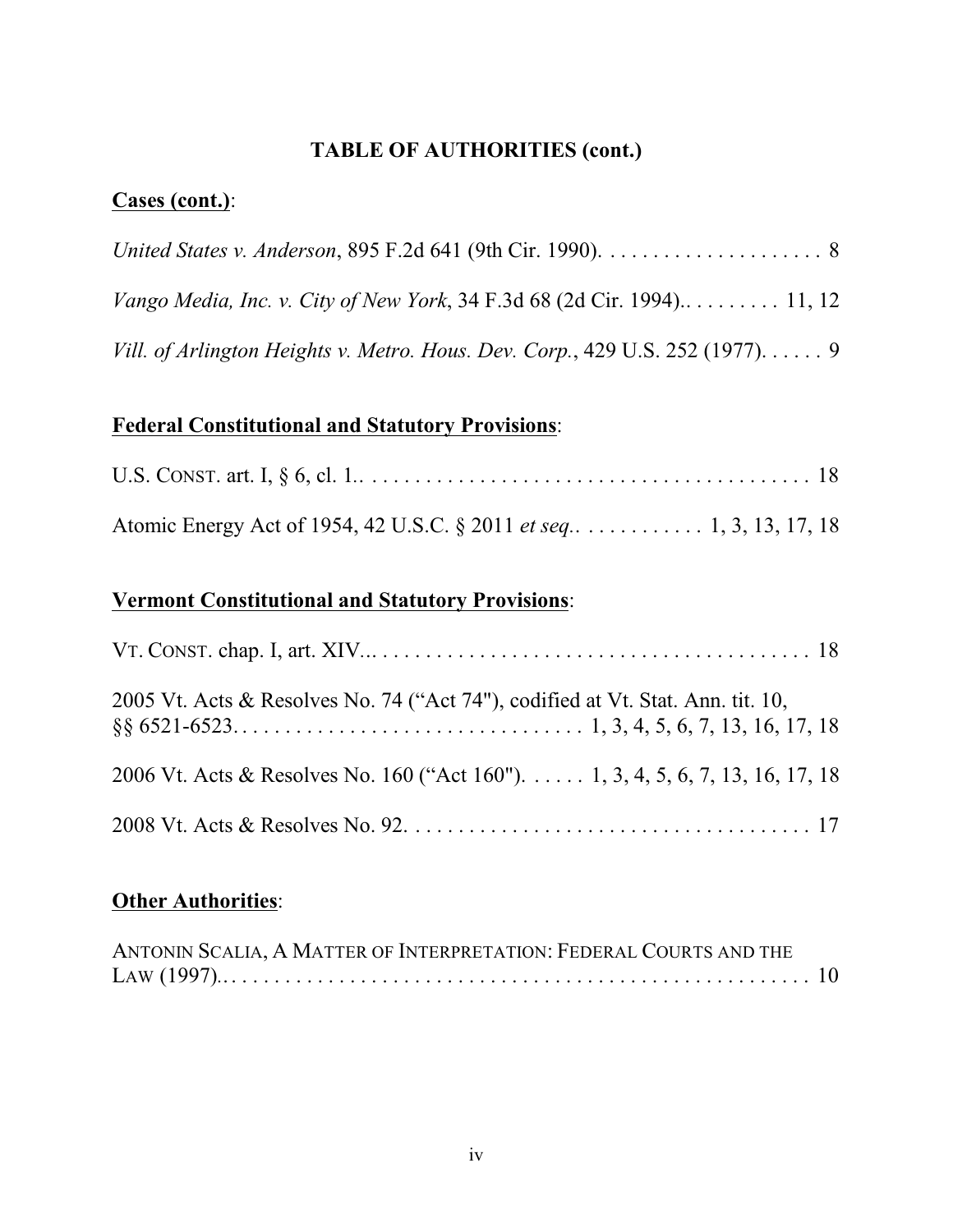#### **I. INTRODUCTION**

The critical issue in this appeal – whether the State of Vermont, in enacting Act 160 in 2006 and Act 74 in 2005, lawfully exercised its sovereign authority to regulate the non-radiological aspects of nuclear power generation – implicates principles of federalism and legislative power. The Brief of Appellants has extensively addressed the federalism principles, as embodied in the preemption doctrine and its circumscribed impact on traditional state authority over public utilities. The National Conference of State Legislatures ("NCSL"), appearing *amicus curiae*,<sup>\*</sup> agrees with Appellants that the Atomic Energy Act does not preempt the Vermont statutes at issue in this case. NCSL is filing this brief primarily to elaborate on its concerns that fundamental legislative branch responsibilities and prerogatives have been trenched upon by the way in which the district court reached the contrary conclusion.

Specifically, NCSL believes that the district court's inappropriate use of partial legislative record materials to inquire into legislative motive both threatens the independence of legislative decision making and distorts the integrity of the legislative process. Left uncorrected, this type of misguided judicial inquiry will inevitably chill state legislatures' willingness to debate policy issues robustly and to solicit a variety

No counsel for a party in this proceeding authored this brief in whole or in part. \* No counsel or party in this proceeding, and no person other than Amicus Curiae NCSL, its members, or its counsel, contributed money intended to fund the preparation or submission of this brief. Counsel for all parties to this proceeding have consented to the filing of this brief.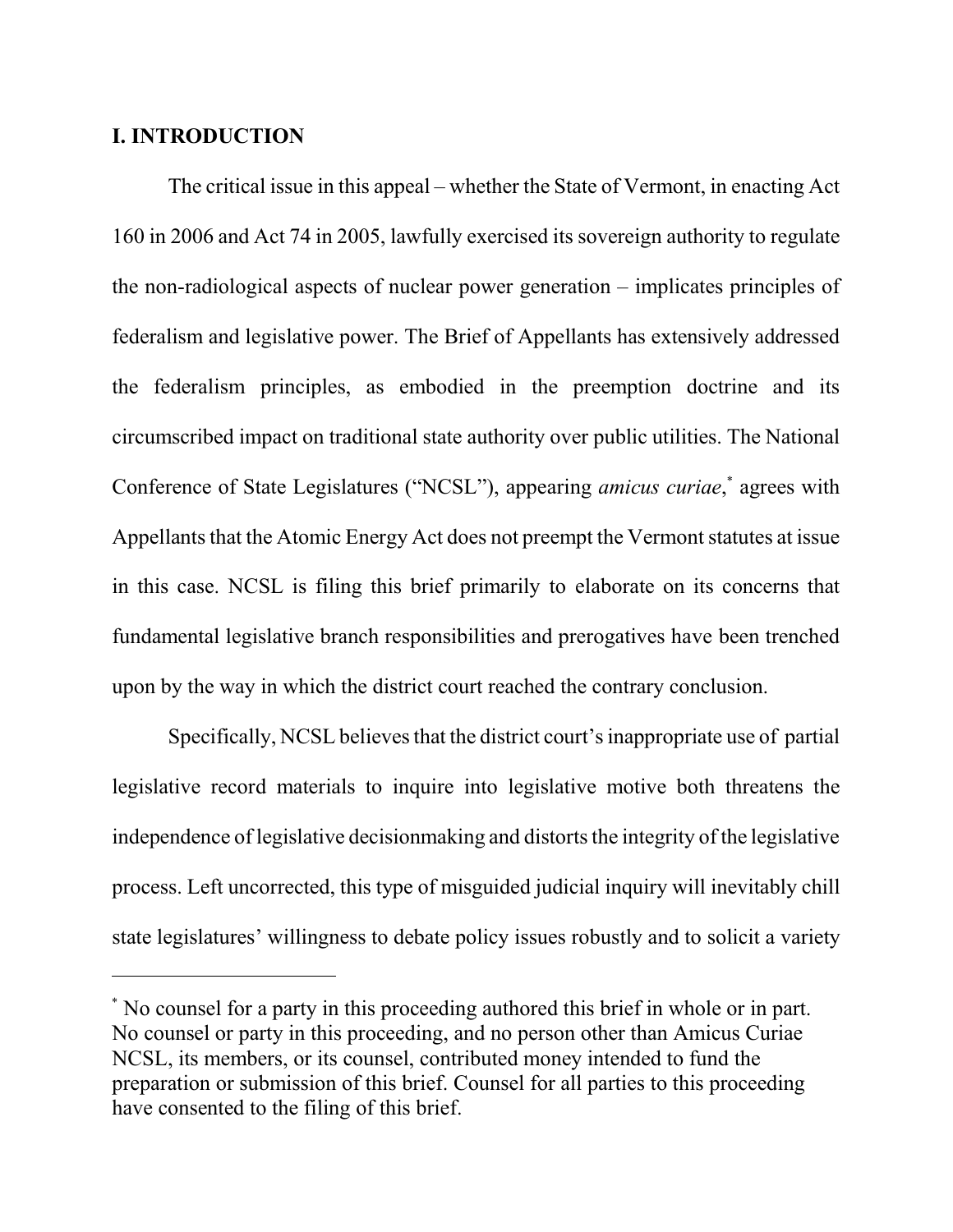of viewpoints about proposed legislation openly. Accordingly, all state legislatures – and indeed all courts – should be concerned by the decision below.

NCSL further believes that the district court also erred in its Commerce Clause analysis. NCSL, itself a strong advocate for state cooperation and protector of state interests, well appreciates the crucial role of the dormant Commerce Clause in maintaining good interstate relations. But the Clause is not implicated by mere bargaining between one state, on behalf of its residents, and a major industrial facility located within the state.

#### **II. IDENTITY AND INTEREST OF AMICUS CURIAE**

The National Conference of State Legislatures ("NCSL") is a bipartisan organization founded in 1975 to serve the legislators and staffs of the nation's fifty states, its commonwealths, and territories. One of NCSL's primary purposes is to improve the quality and effectiveness of state legislatures. It also seeks to promote a sound understanding of the legislative process. NCSL is a frequent advocate for state interests before the federal government. When appropriate, it also appears in court *amicus curiae* to defend legislative prerogatives. NCSL's interest in this proceeding is in protecting the institutional independence of the legislative branch and promoting a robust separation of powers by protecting the Vermont legislature's freedom to conduct wide-ranging inquiry into matters of potential legislative activity as it sees fit, and to speak with a unified voice in enacting state laws.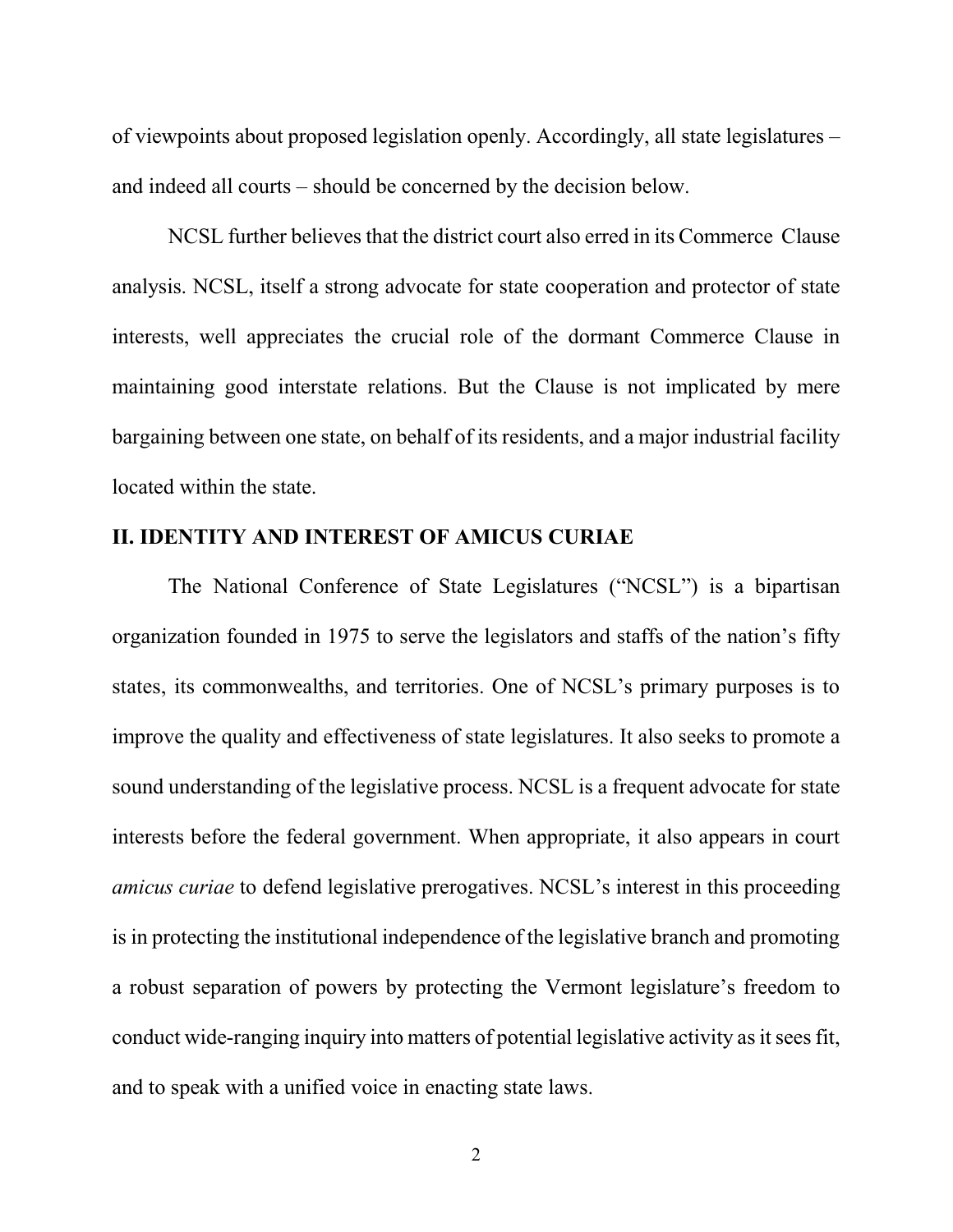#### **III. STATEMENT OF THE CASE**

On April 18, 2011, Entergy Nuclear Vermont Yankee, LLC and Entergy Nuclear Operations, Inc. (collectively "ENVY"), the owner and operator of the Vermont Yankee Nuclear Power Station in Vernon, Vermont, filed this suit in the United States District Court for the District of Vermont against the Governor of Vermont and other state officials. The complaint's principal allegation was that a 2006 Vermont statute, 2006 Vt. Acts & Resolves No. 160 ("Act 160"), was preempted by the federal Atomic Energy Act, 42 U.S.C. § 2011 *etseq.*, through which Congress has "occupied the field" with respect to matters of radiological safety. Act 160 requires a Vermont nuclear power station to obtain a Certificate of Public Good ("CPG") in order to operate. The complaint also alleged that a 2005 Vermont statute, 2005 Vt. Acts & Resolves No. 74 ("Act 74"), which imposed additional requirements concerning the storage of spent nuclear fuel, was similarly preempted by the Atomic Energy Act. The complaint further alleged that Vermont's efforts to obtain favorable electrical power rates from ENVY as a condition of issuing a CPG violated the Constitution's Commerce Clause.

The complaint sought declaratory and injunctive relief that would allow the Vermont Yankee Power Station to continue operating after March 21, 2012, when its existing CPG expired. On April 22, 2011, ENVY moved for a preliminary injunction. After conducting two days of hearings and reviewing extensive documentary filings,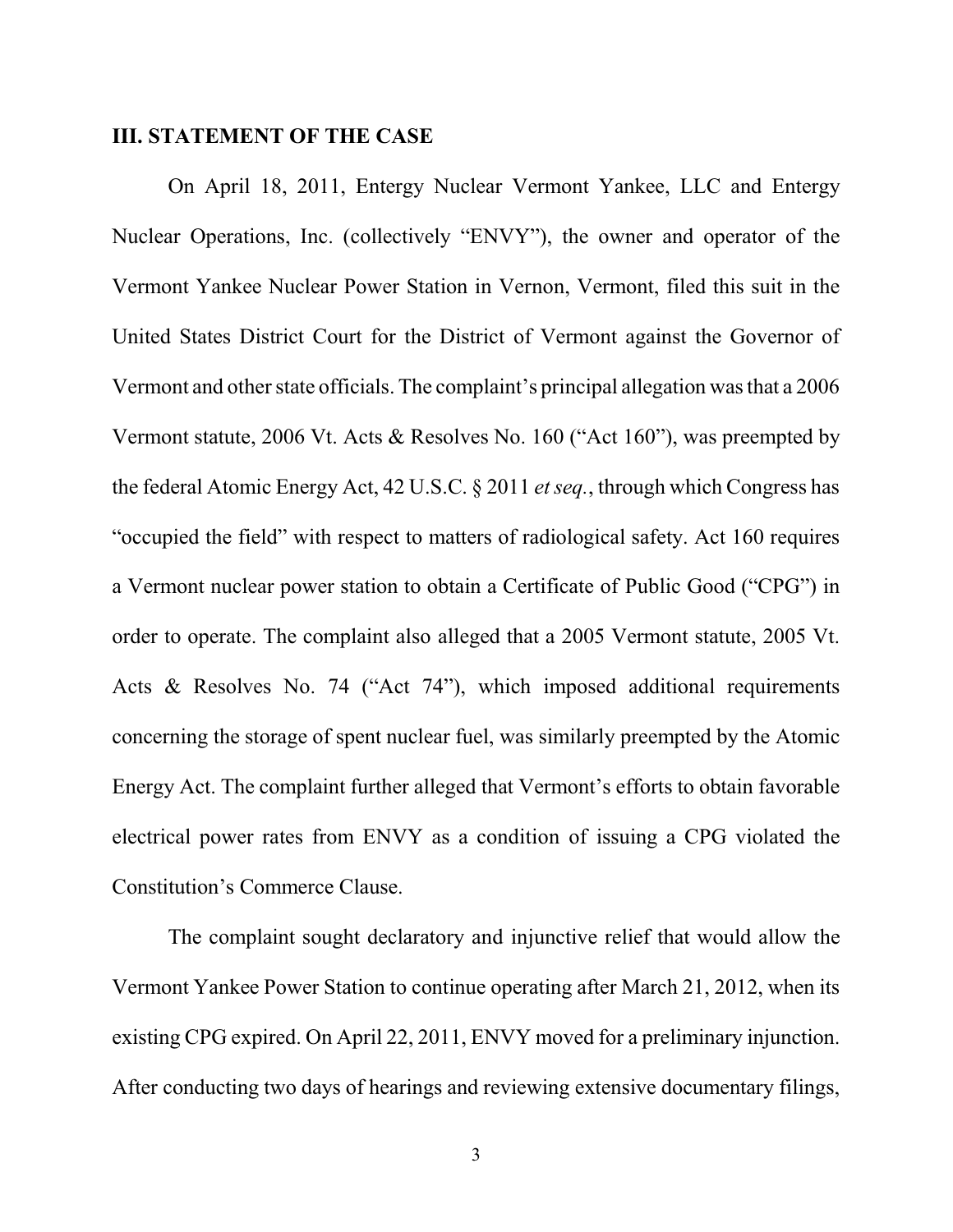the district court denied this motion on July 18, 2011, on the basis that ENVY had not shown that without a preliminary injunction it would suffer irreparable injury. Trial then was held over three days in September 2011. In addition to witnesses at trial, the record before the district court included hours of audio tapes and other records of portions of the Vermont legislative proceedings related to the enactment of Acts 160 and 74. Although the Vermont Legislature does not keep complete records of its proceedings or produce official committee reports (as described in the Brief of Appellants at 13-14, 45-46), materials available to the district court included statements from a few individual members of the Vermont Legislature, as well as advice and opinion from various witnesses who had testified before several legislative committees.

Meanwhile, the Vermont statutes at issue identify their non-radiological safety purposes in their text. Specifically, Act 160 explains in section 1 that its purpose is to ensure that the licensing of nuclear energy generating plantsin Vermont occurs on the basis of a full consideration of "the state's need for power, the economics and environmental impacts of long-term storage of nuclear waste, and choice of power sources among various alternatives." SA128. Similarly, Act 74 both spells out in section 6521 the Vermont Legislature's judgment that "[t]he state's future power supply should be diverse, reliable, economically sound, and environmentally sustainable," SA136, and specifies in section 6522 that the criteria for obtaining a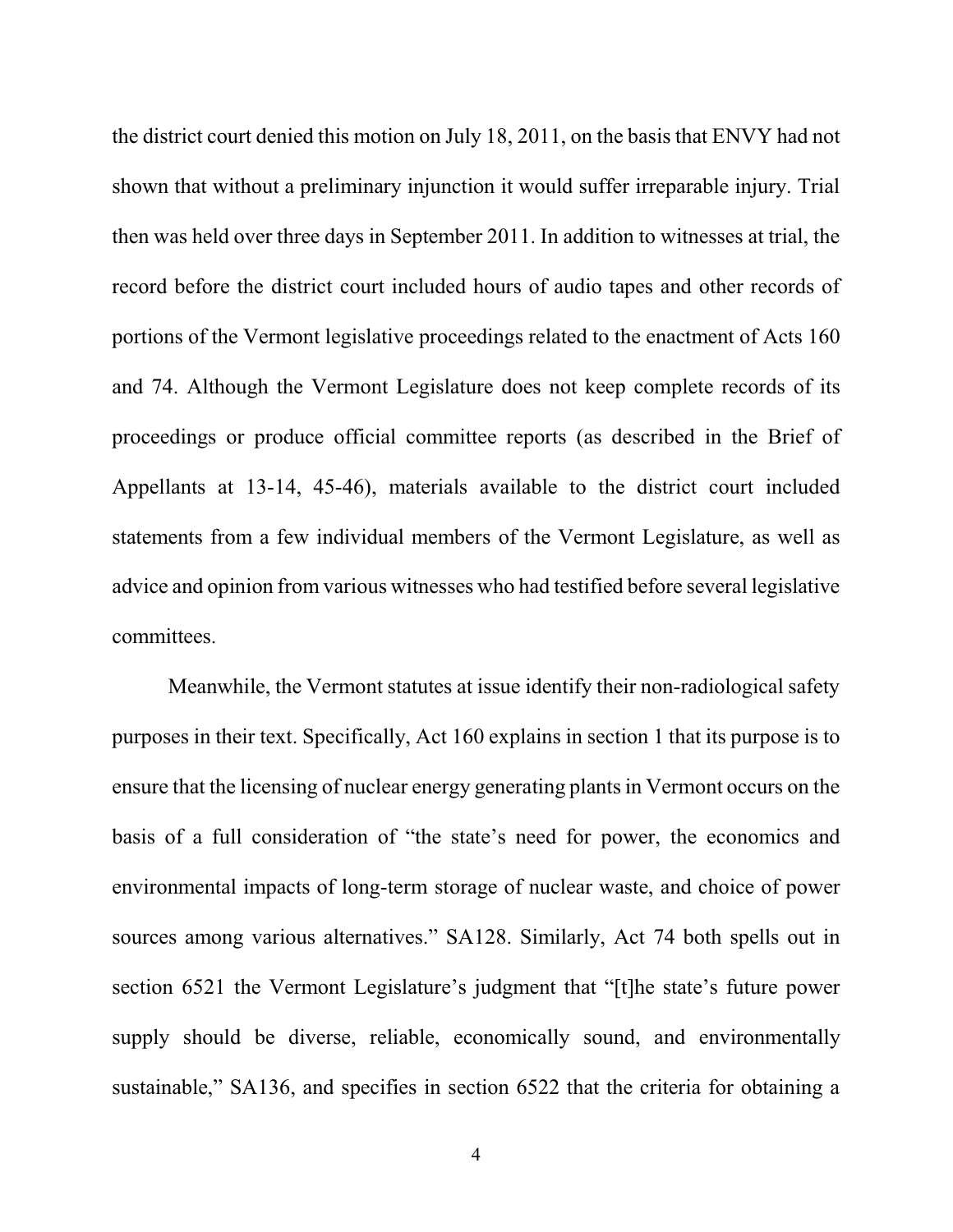CPG for a spent nuclear fuel storage facility include establishing that "adequate financial assurance exists for the management of spent fuel," SA138.

On January 19, 2012, the district court issued its final Decision and Order, permanently enjoining Vermont from requiring ENVY to obtain new CPGs, under Acts 160 and 74, in order to operate Vermont Yankee after March 21, 2012. *Entergy Nuclear Vermont Yankee, LLC v. Shumlin*, 1:11-CV-99, 2012 WL 162400 (D. Vt. 2012), SA1-102. Relying entirely on statements of selected committee witnesses and a handful of state legislators, the court concluded that radiological safety was the primary motive for the state statutes and that the statutes therefore were preempted by the Atomic Energy Act. SA74-78, 81. The court also held that Vermont's effort to secure for its utilities what the court labeled "below-market" rates violated the Commerce Clause. SA93. Defendants have appealed from this Decision and Order.

#### **IV. SUMMARY OF ARGUMENT**

Precisely because a judicial inquiry into the motive or purpose that animates a legislative act is fraught with interpretive and other difficulties, the Supreme Court *in the specific context of preemption analysis* has rejected looking beyond the face of a state statute claimed to be preempted to determine purpose. *See Pac. Gas & Elec. Co. v. State Energy Res. Conservation & Dev. Comm'n*, 461 U.S. 190, 212-17 (1983) ("*PG&E*"). The district court's improper foray through Vermont's partial legislative record, in contravention of this teaching, misconstrues the source of legislative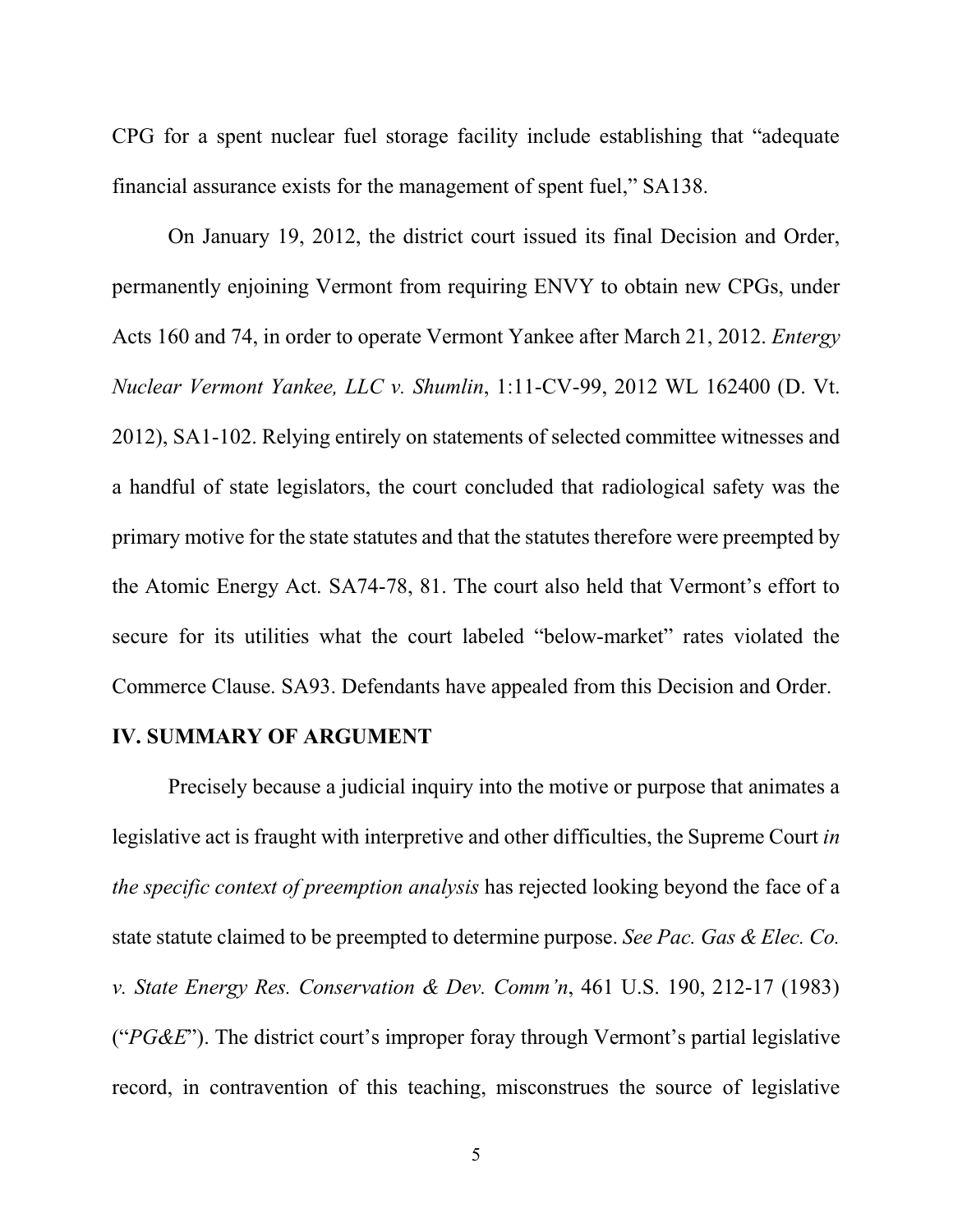authority and usurps the legislative role. Legislative record excerpts are neither an appropriate means of controlling legislative authority nor a reliable indicator of legislative motivation. Rather, the relevant motivation is always best expressed in the statutory language itself, the only language to which both houses of the Vermont Legislature and the Governor have committed themselves.

The language of the Vermont statutes at issue here unambiguously demonstrates valid, non-radiological safety purposes, such as promoting a "choice of power sources" among various alternatives," Act 160, SA128, and a "diverse, reliable, economically sound, and environmentally sustainable" future power supply, Act 74, SA136. Yet the district court rejected these stated purposes on the basis of nonauthoritative and unreliable excerpts of the public record. This erroneous methodology intrudes upon the independence of the legislative branch and threatens to disrupt its proper functioning. The district court's error is only compounded by the fact that the legitimacy and seriousness of the purposes textually declared in Acts 160 and 74 are confirmed by a long history of Vermont enactments on related subjects, a type of authoritative and reliable legislative history that the district court entirely ignored.

In addition, the dormant Commerce Clause does not preclude Vermont from seeking to obtain favorable electricity rates for its residents. Indeed, regulating *intra*state utility rates is a traditional state function. The dormant Commerce Clause could preclude Vermont from regulating the prices paid by other states for electricity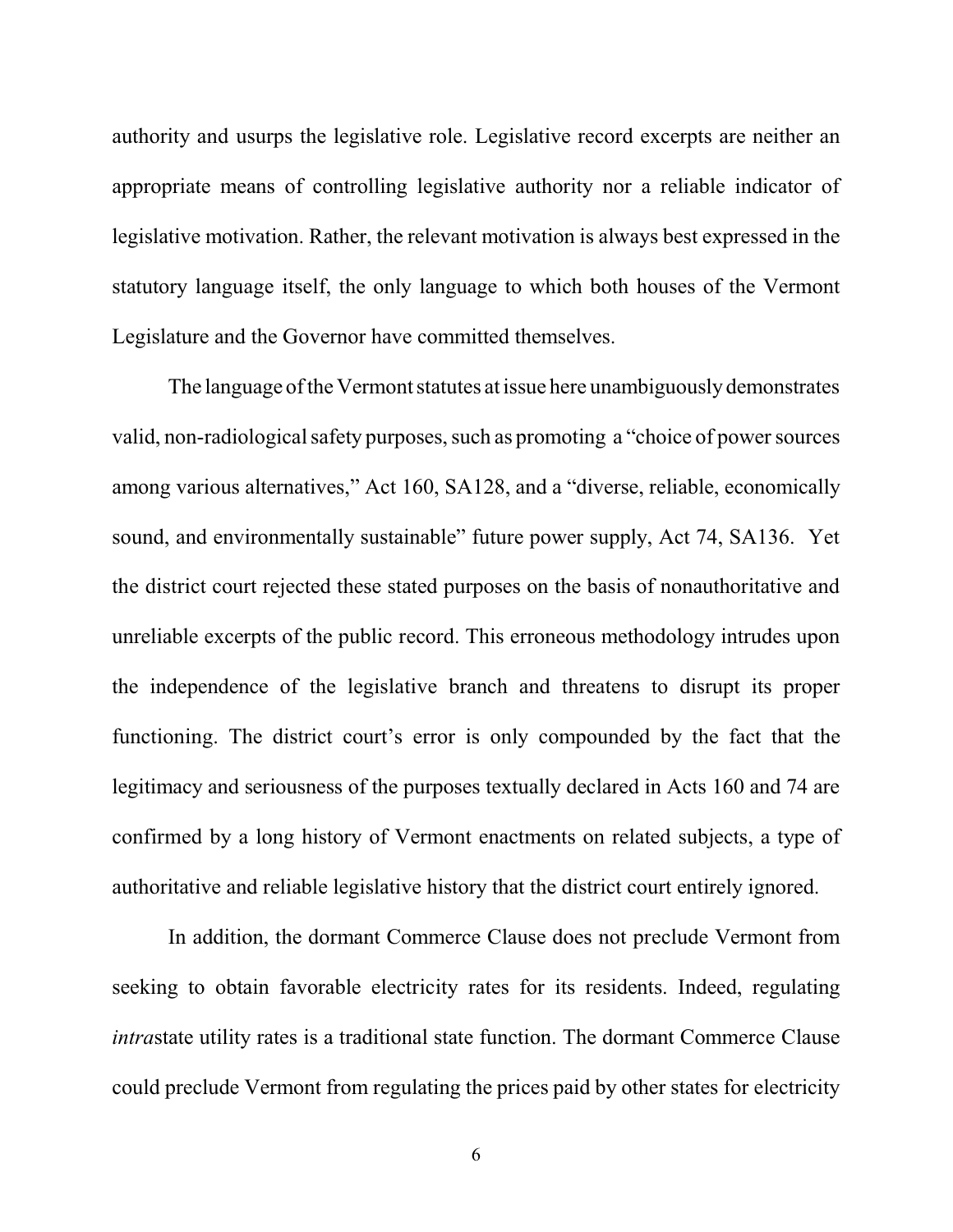produced in Vermont, but Vermont has taken no action to control the rates that ENVY charges customers outside Vermont.

#### **V. ARGUMENT**

#### **A. The District Court Usurped the Legislative Role By Making a Speculative Determination, Contrary to the Plain Language of Acts 160 and 74, that Radiological Safety Was the Primary Motive of the Vermont Legislature.**

In concluding that the federal Atomic Energy Act preempts the Vermont statutes at issue here, the district court determined that the Vermont Legislature's primary motive for enacting Acts 160 and 74 was radiological safety, despite contrary expressions of purpose in the text of both statutes. Unfortunately, the district court's speculative search for legislative motives beyond those found on the face of the statutes reflects a misunderstanding of the judiciary's role in preemption cases, and intrudes upon well-established legislative branch prerogatives.

Of course, in many legal controversies the judicial role includesidentifying the purpose of a legislative enactment. In a prototypical case of statutory interpretation (a type of case not present here, because the correct interpretation of the statute's language is not at issue), this inquiry may be helpful in ascertaining the meaning of a textually ambiguous provision. In a very different type of case, of which the challenge to Acts 160 and 74 is an example, identifying the purpose instead may be relevant to determining the constitutionality of government action. For instance, courts occasionally must decide if race, rather than partisan politics, was the primary motive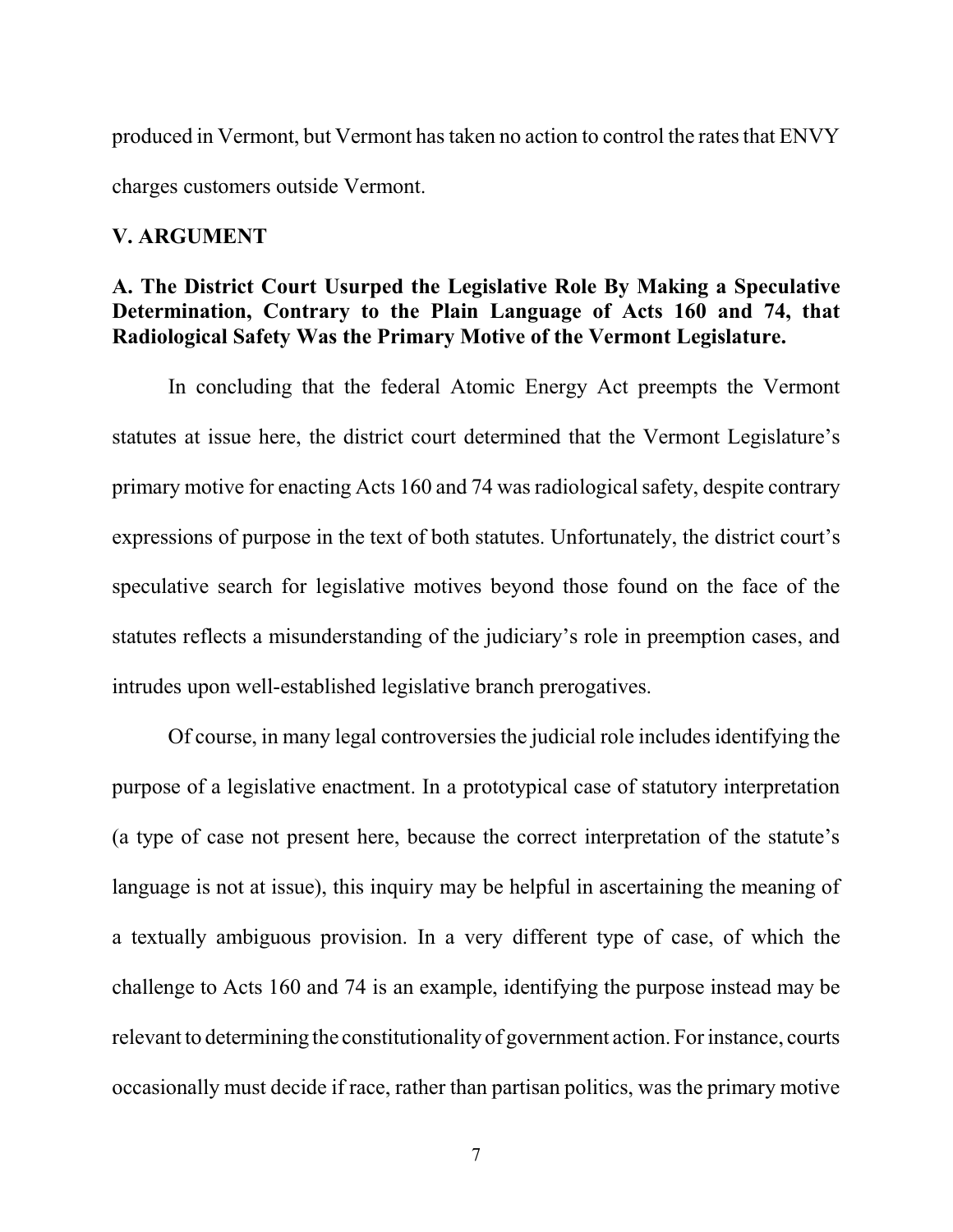for a legislative redistricting plan, *see Bush v. Vera*, 517 U.S. 952, 958-59 (1996); or whether an enactment challenged on First Amendment grounds has a proper secular purpose, *see Mueller v. Allen*, 463 U.S. 388, 394 (1983); or whether the language of a state statute indicates a federally preempted purpose,*see PG&E*, 461 U.S. at 212-17. Yet even in this second type of case, in which what is at stake is not how to construe a statute but whether the statute has a permissible purpose, the Supreme Court's wellknown instruction in *American Trucking* should be axiomatic:

There is, of course, no more persuasive evidence of the purpose of a statute than the words by which the legislature undertook to give expression to its wishes.

*United States v. Am. Trucking Ass'ns*, 310 U.S. 534, 543 (1940).

Moreover, the Supreme Court in *American Trucking* warned that when courts look beyond text to determine purpose, "there is danger that the courts' conclusion as to legislative purpose will be unconsciously influenced by the judges' own views or by factors not considered by the enacting body." *Id.* at 544. Related dangers are that courts will mistake the unrepresentative views of individual legislators as the views of the entire body, or in other ways unintentionally distort the legislature's handiwork. *See*, *e.g.*, *United States v. Anderson*, 895 F.2d 641, 647 (9th Cir. 1990) (Kozinksi, J., dissenting) (arguing that legislative history "frequently reflects the views of only a minority of the legislature; it is often planted, to assuage a certain constituency, or worse, to influence court decisions").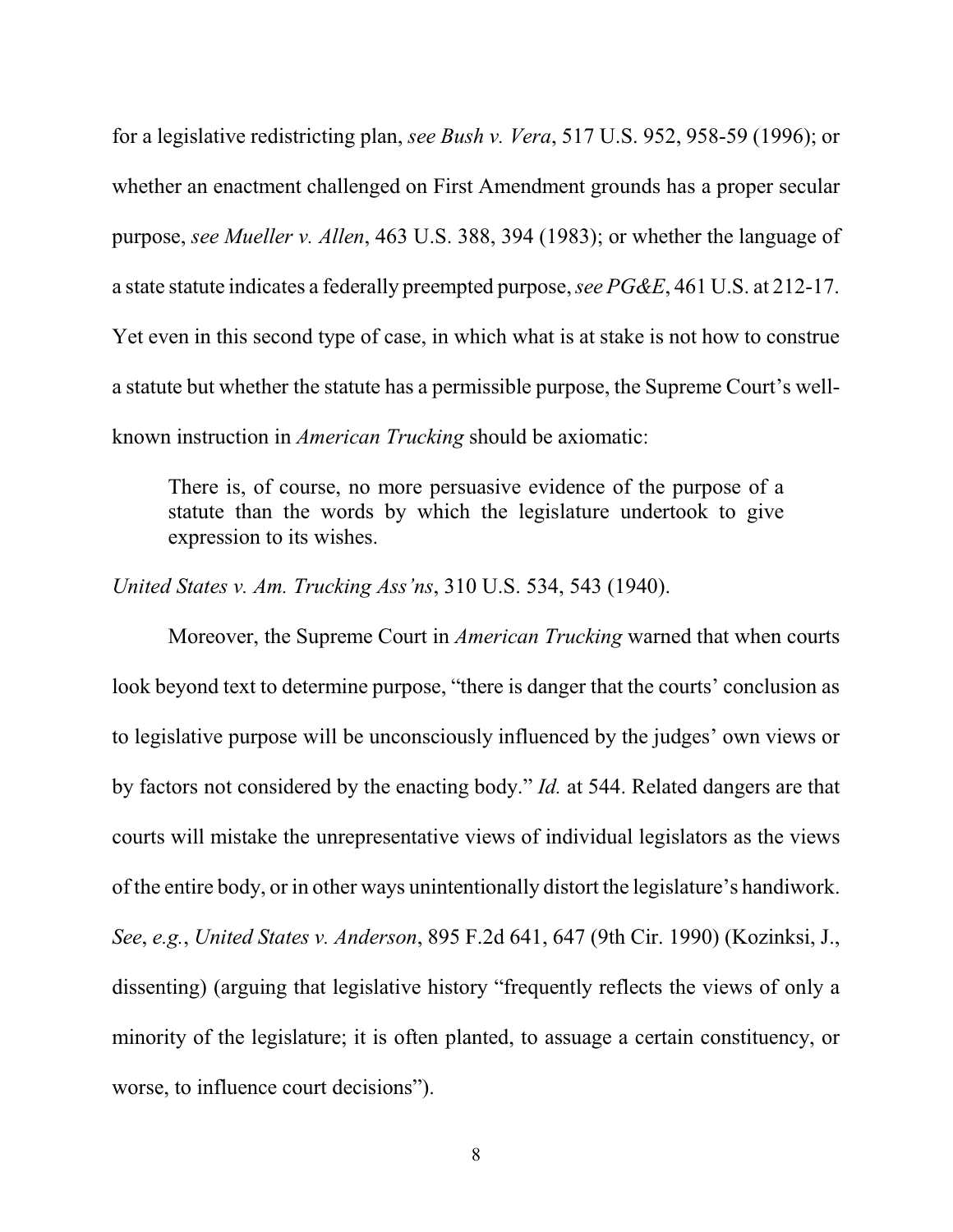These are not new principles. In 1810 the Supreme Court wrote:

It may well be doubted, how far the validity of a law depends upon the motives of its framers, and how far the particular inducements, operating on members of the supreme sovereign power of a state, to the formation of a contract by that power, are examinable in a court of justice. If the principle be conceded, that an act of the supreme sovereign power might be declared null by a court, in consequence of the means which procured it, still would there be much difficulty in saying to what extent those means must be applied to produce this effect. Must it be direct corruption? or would interest or undue influence of any kind be sufficient? Must the vitiating cause operate on a majority? or on what number of the members? Would the act be null, whatever might be the wish of the nation? or would its obligation or nullity depend upon the public sentiment? If the majority of the legislature be corrupted, it may well be doubted, whether it be within the province of the judiciary to control their conduct, and, if less than a majority act from impure motives, the principle by which judicial interference would be regulated, is not clearly discerned.

*Fletcher v. Peck*, 10 U.S. (6 Cranch) 87, 130 (1810). In 1977, the Court again restated this principle: "This Court has recognized, ever since *Fletcher v. Peck*, that judicial inquiries into legislative or executive motivation represent a substantial intrusion into the workings of other branches of government." *Vill. of Arlington Heights v. Metro. Hous. Dev. Corp.*, 429 U.S. 252, 268 n.18 (1977) (citation omitted).

For these same reasons, the Supreme Court *in the specific context of the fifty states' residual authority to regulate the non-radiological safety aspects of nuclear power generation* refused to "become embroiled in attempting to ascertain California's true motive," given a clear statutory statement of an acceptable purpose. *PG&E,* 461 U.S. at 216. In part, the Court explained, this was because "what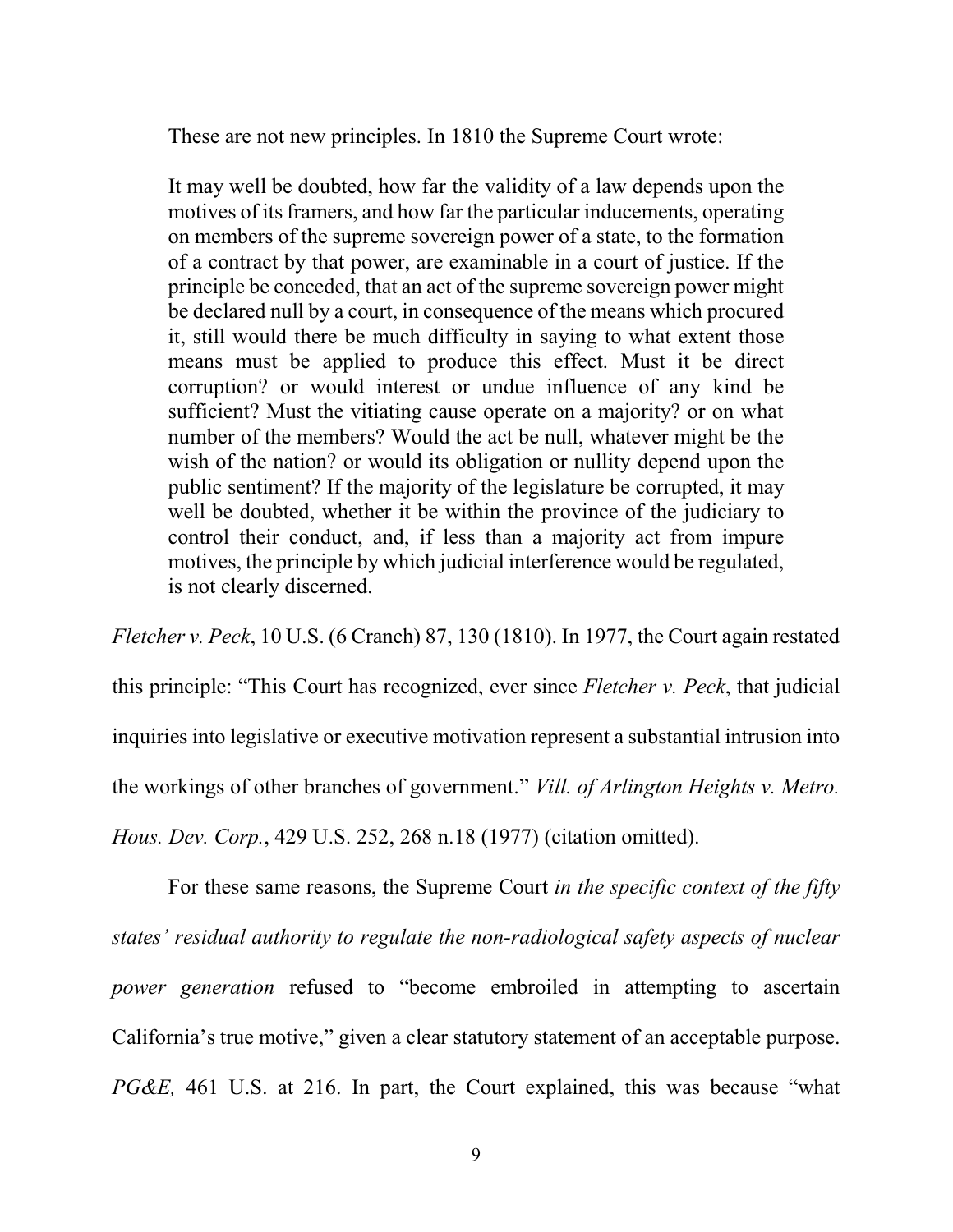motivates one legislator to vote for a statute is not necessarily what motivates scores of others to enact it." *Id.* Moreover, only the statutory text has been authoritatively agreed upon by both houses and the governor. *Cf. Massachusetts v. U.S. Dep't of Health & Human Servs.*, 10-2204, \_\_\_ F.3d \_\_\_, 2012 WL 1948017, at \*11 (1st Cir. May 31, 2012) ("the motives of a small group cannot taint a statute supported by large majorities in both Houses and signed by [the President]").

Nevertheless, courts frequently do look beyond text to identify purpose, despite the hazards. As the Supreme Court in *American Trucking* continued:

A lively appreciation of the danger is the best assurance of escape from its threat but hardly justifies an acceptance of a literal interpretation dogma which withholds from the courts available information for reaching a correct conclusion.

310 U.S. at 544. Yet it is essential to recognize the context of this statement: The Court was interpreting the meaning of statutory language, not determining the legitimacy of an animating purpose. In that context, the Court went on to articulate the predominant view that when interpreting statutory meaning, a range of legislative history materials may assist the court, despite the risk: "When aid to construction of the meaning of words, as used in the statute, is available, there certainly can be no 'rule of law' which forbids its use." *Id.* at 543-44; *but see*, *e.g.*, ANTONIN SCALIA, A MATTER OF INTERPRETATION: FEDERAL COURTS AND THE LAW 29-37 (1997) (espousing minority view that courts should never rely on legislative history).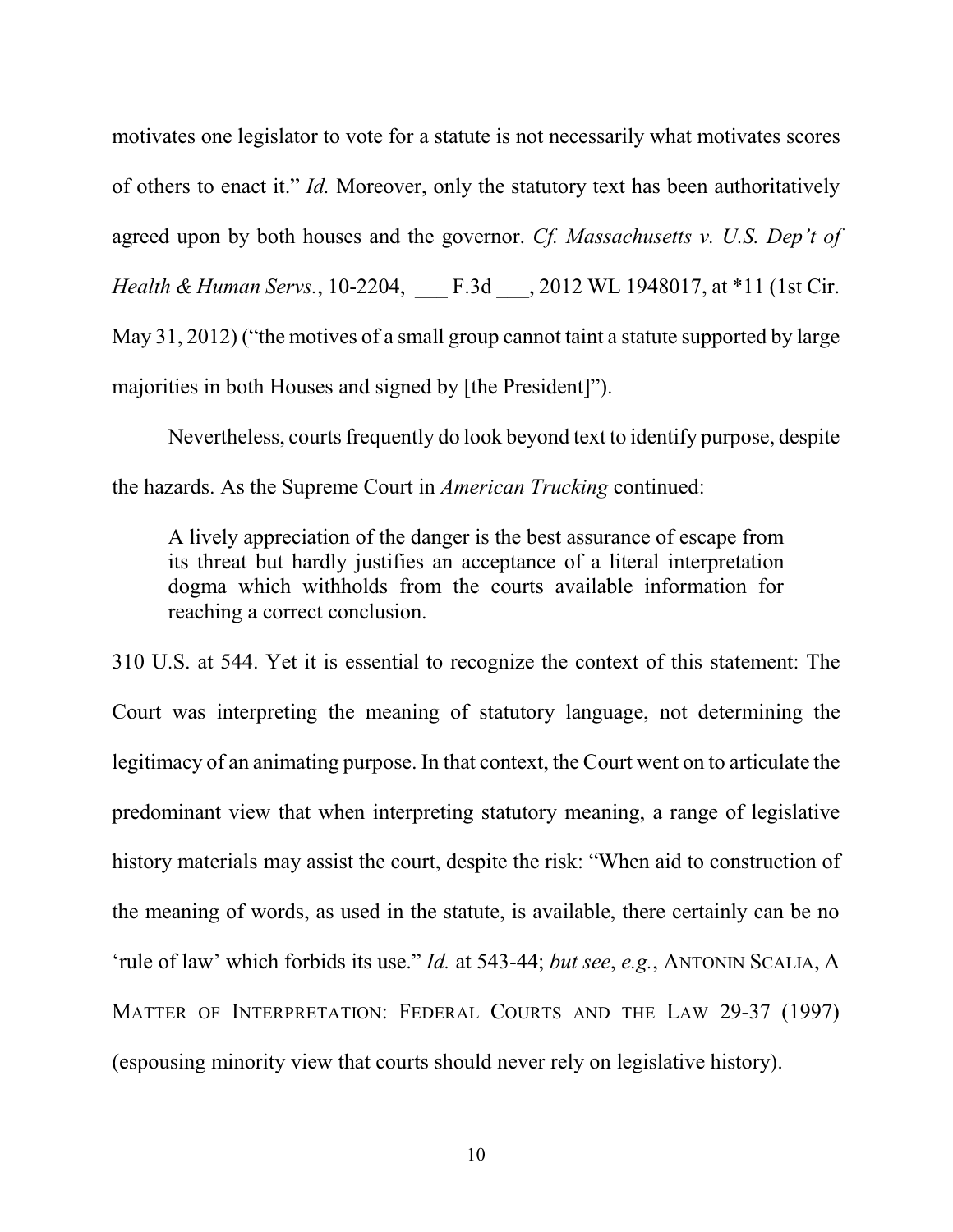However, this familiar principle of statutory construction is wholly misplaced in the preemption context, when what is at issue is not statutory meaning but the constitutional legitimacy of a statute that includes a plainly stated, constitutional animating purpose. Indeed, asthis Court observed just last month: "We will notsearch for an impermissible motive where a permissible motive is apparent, because '[f]ederal preemption doctrine evaluates what legislation does, not why legislators voted for it or what political coalition led to its enactment.'" *Bldg. Indus. Elec. Contractors Ass'n v. City of New York*, 11-3590, \_\_\_ F.3d \_\_\_, 2012 WL 1563919 at \*6 (2d Cir. May 4, 2012) (quoting *N. Ill. Chapter of Associated Builders & Contractors, Inc. v. Lavin*, 431 F.3d 1004, 1007 (7th Cir. 2005)). In short, preemption questions must be settled based on actual *effect*, as informed by *stated* purpose.

This reasonable approach demonstrates the flaw in the district court's reliance on *Gade v. Nat'l Solid Wastes Mgmt. Ass'n*, 505 U.S. 88 (1992); *Greater N.Y. Metro. Food Council v. Guiliani*, 195 F.3d 100 (2d Cir. 1999); and *Vango Media, Inc. v. City of New York*, 34 F.3d 68 (2d Cir. 1994). The district court invoked these cases – ignoring the teaching of *PG&E,* 461 U.S. at 216 – to justify its examination of portions of the Vermont legislative record. *See* SA65-69. The court wrote that it could not "be 'so naive,'" *id.* at 74 (*quoting McCreary Cnty. v. ACLU of Ky.*, 545 U.S. 844, 863 (2005)), as to accept the Vermont Legislature's stated purposes at face value, but instead needed to independently determine the real motive.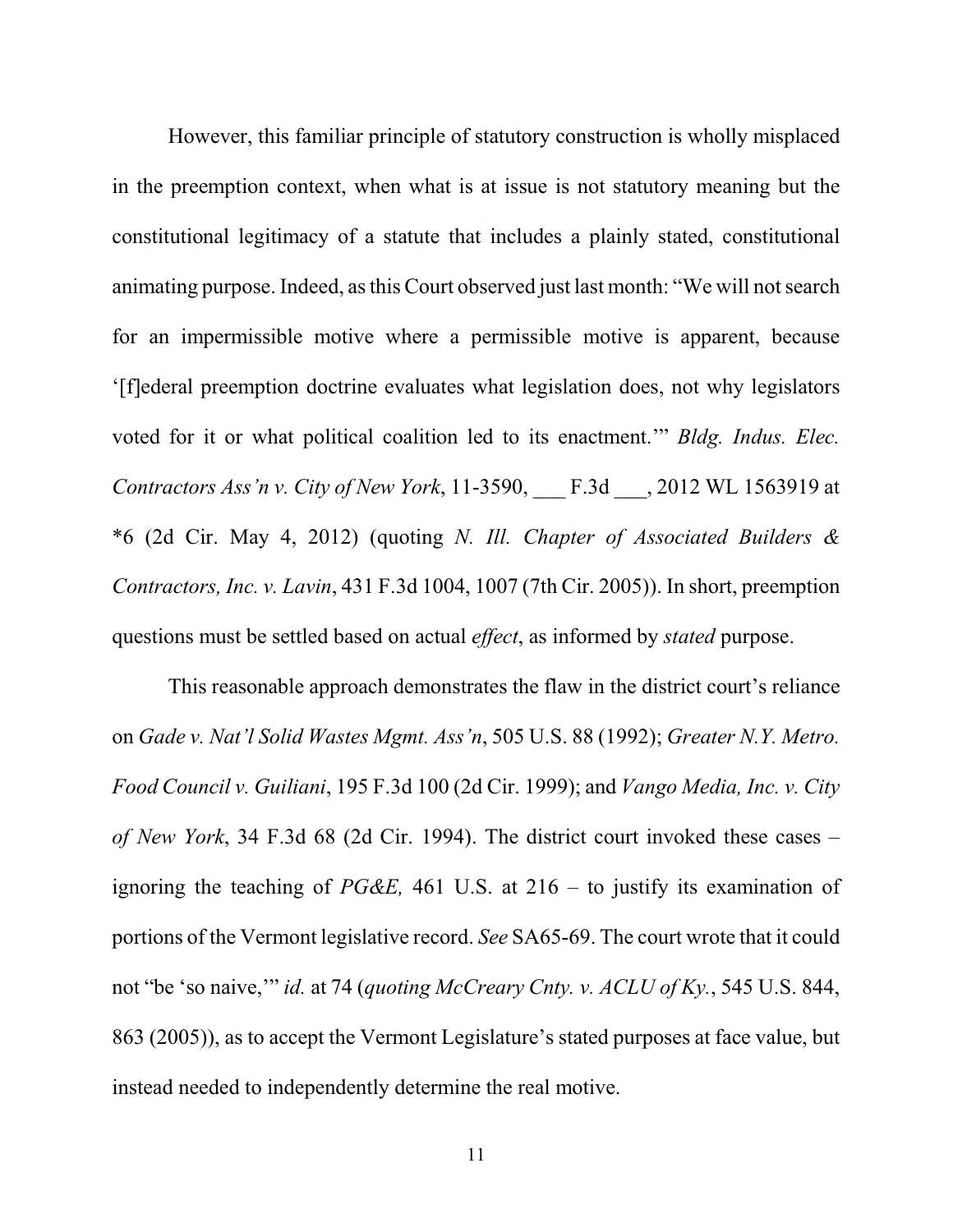Yet the reason that each of these three cases cited by the district court "refused to rely solely on the legislature's professed purpose," *Gade*, 505 U.S. at 105, was not to identify some contrary "true" motive, as the district court implied. Rather, it was to determine "the practical impact of the law." *Id.* at 106; *see id.* at 105 (explaining that preemption analysis may require consideration of both professed purpose and actual effect); *Vango Media*, 34 F.3d at 73 (same); *Greater N.Y. Metro. Food Council*, 195 F.3d at 108 (rejecting blind acceptance of articulated purpose in order to consider both purpose and actual effect). In none of these preemption cases, however, did the judicial analysis include identifying *or even looking for* an ulterior motive not expressed on the face of the state statute.

In sum, in the preemption context, a statutorily expressed statement of valid purpose should be insufficient only when the statute in question nevertheless has a pre-empted effect. In such cases, including *Gade* and its Second Circuit progeny, "the key question" is *not* whether the stated purpose is pretextual rather than supported by the legislative record, but whether the effect of the state law "sufficiently interferes with federal regulation that it should be deemed pre-empted." *Gade*, 505 U.S. at 107.

An effect of thwarting federal law is not present in this case. Even if the Vermont statutes at issue ultimately deny ENVY the authority to operate the Vermont Yankee Power Station, that would not be a pre-empted result. The decision in *PG&E* has long confirmed that the Atomic Energy Act does not preclude states from refusing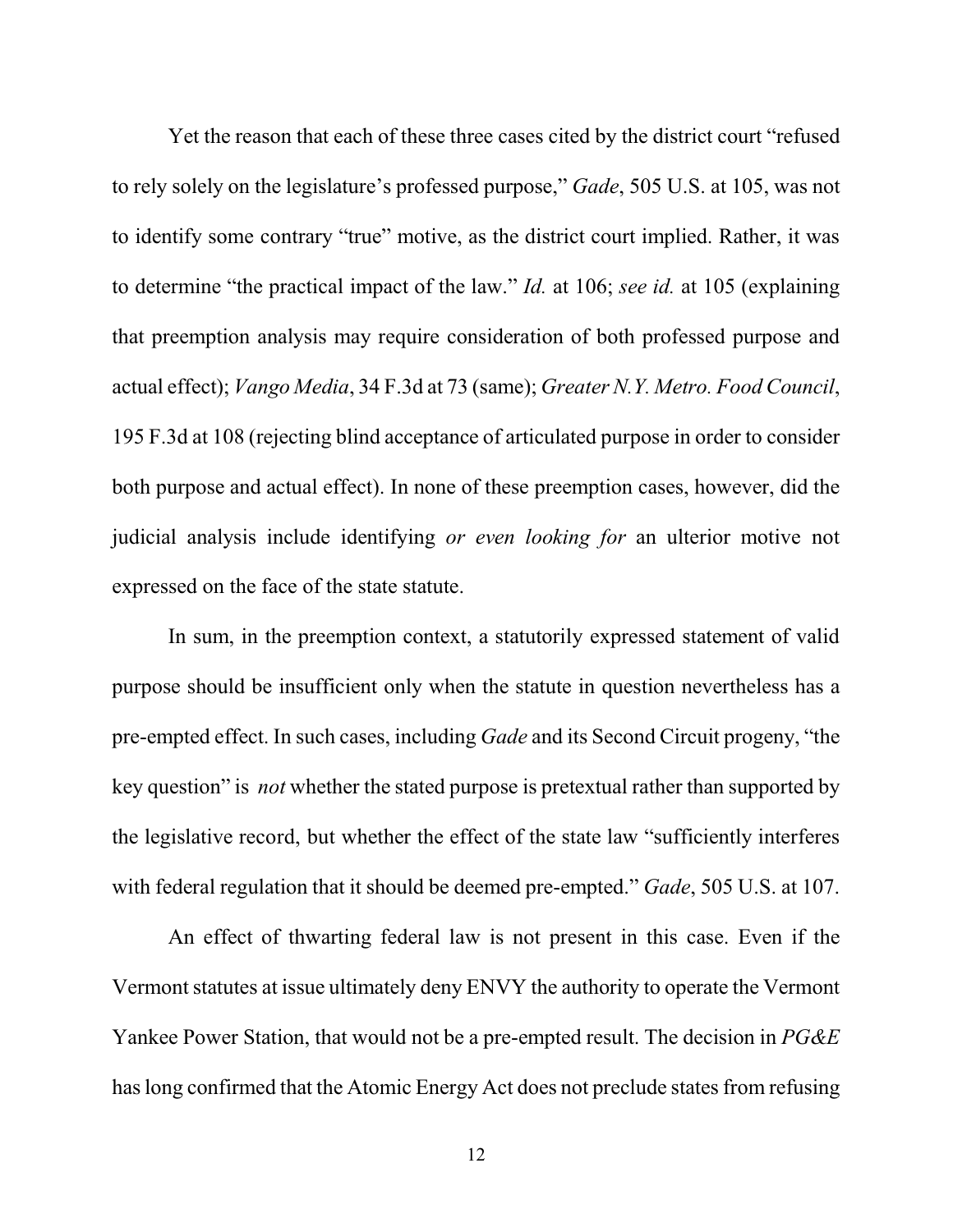to license the operation of nuclear power plants. *See* 461 U.S. at 216. Indeed, as the Court explained, it was not even "particularly controversial" that the Atomic Energy Act itself

preserved the dual regulation of nuclear-powered electricity generation: the federal government maintains complete control of the safety and "nuclear" aspects of energy generation; the states exercise their traditional authority over the need for additional generating capacity, the type of generating facilities to be licensed, land use, ratemaking, and the like.

*Id.* at 211-12. Vermont is simply seeking to retain its sovereign right to determine, for any number of reasons other than radiological safety, such matters as the types of generating facilities to license, what long-term mix of generating capacity to promote, and the way in which its land is used. Section 1 of Act 160 makes this clear in requiring consideration of "the state's need for power, the economics and environmental impacts of long-term storage of nuclear waste, and choice of power sources among various alternatives," SA128, while Act 74 similarly shows the legislature's desire for "diverse, reliable, economically sound, and environmentally sustainable" sources of electrical power, SA136. Accordingly, neither the legislated purposes of Acts 160 and 74, nor their actual effects, give rise to a preemption claim.

#### **B. The District Court's Usurpation of the Legislative Role Intrudes Upon the Independence of the Legislative Branch and Threatens Substantial Distortions of the Legislative Process.**

Having rejected the Supreme Court's instruction in *PG&E* to defer to a state legislature's recitation of a valid statutory purpose, 461 U.S. at 216, the district court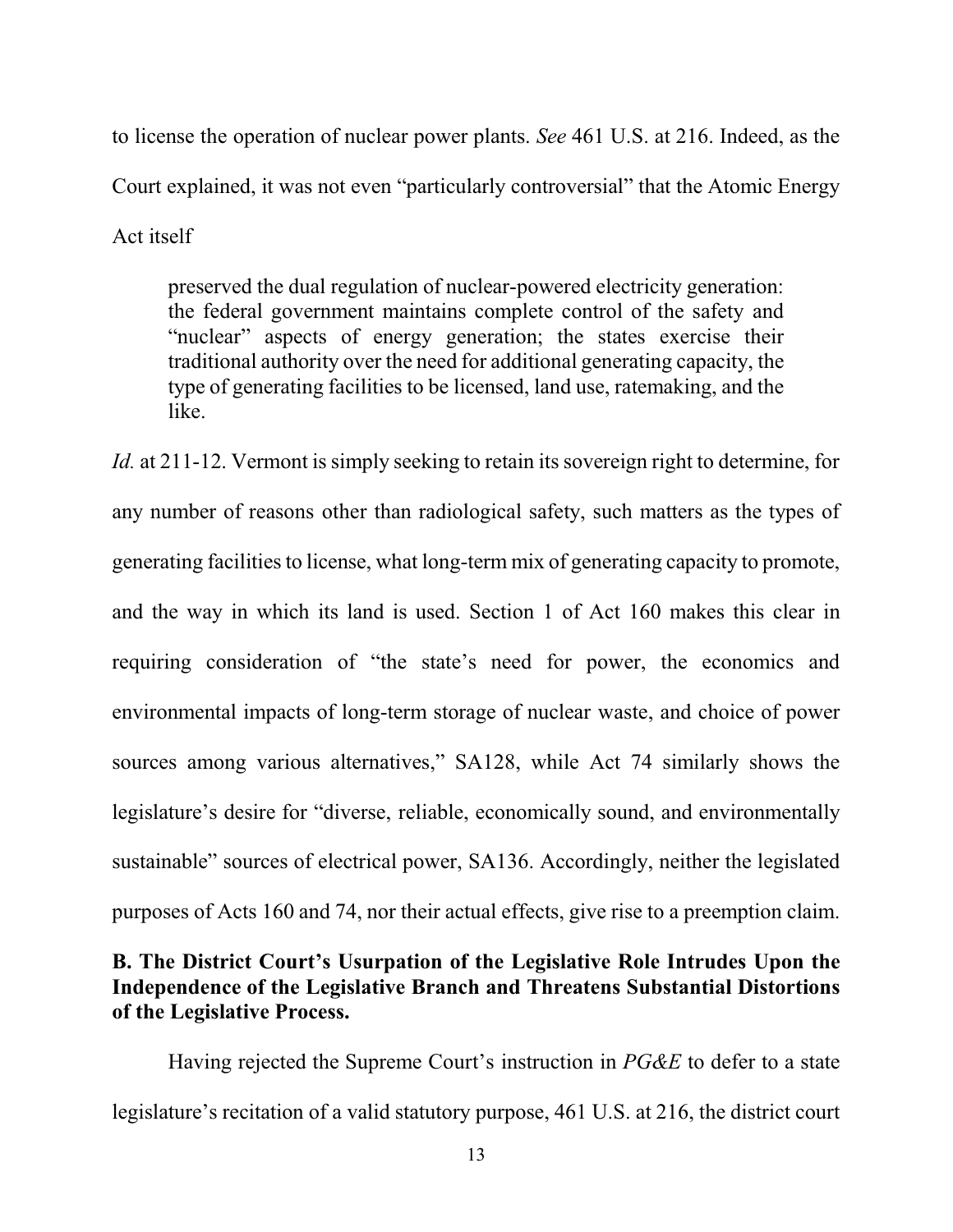embarked on a process of improper speculation. Relying on remarks about radiological safety made by a minority of individual legislators and a few committee witnesses, the court concluded that a legislative "motivation to regulate radiological safety . . . emerges substantially net positive." SA75. This subjective and impressionistic evaluation of a partial legislative record threatens to distort the legislative process, for several reasons.

One alarming result of the district court's analysis is to give individual legislators a remarkable (and extra-constitutional) power over the legislature as a whole and its authority. The court's approach is to use the words of a few to ascribe to the Vermont Legislature, as a matter of law, an intent that the legislature as a body did not desire or adopt, and one that is contradicted by the statements of purpose that the legislature did formally adopt. This is a power that a determined minority could strategically abuse to thwart the will of the majority.

More mundanely, it is simply the case that in the normal course of the legislative process, any number of individual legislators may be inclined to support or oppose a particular measure for a variety of unknowable reasons. Those views cannot fairly be attributed to the legislature as a body. Indeed, to do so would deprive the body of its constitutional control over its own work, leaving it impotent against the assertions of individual members, who have no lawful authority to bind the legislature except as part of a voting majority in the course of the regular lawmaking process.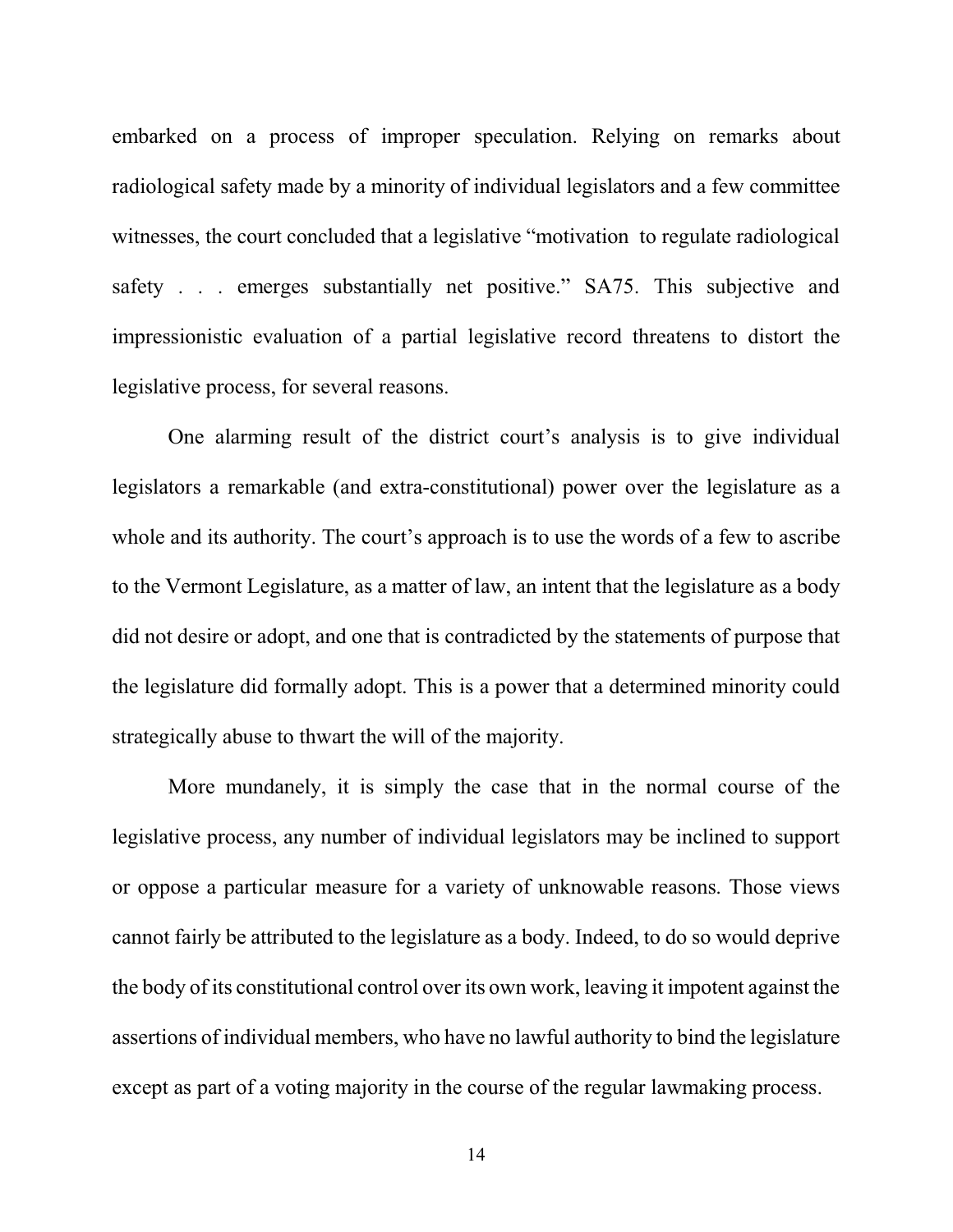Similarly, witnesses may opine in favor of or in opposition to proposed legislation for any number of reasons, genuinely held or pretextual. Ironically, some of the witnesses cited by the district court discussed issues of nuclear safety because legislators had invited their testimony to help circumscribe the extent of state legislative authority. *See*, *e.g.*, JA1352-55 (expert witness describing permissible legislative role as excluding matters of radiological safety); JA 1372-73 (legislators distinguishing between electric and nuclear policy and receiving counsel concerning limits of state authority). Of course, legislators should be encouraged to call witnesses who can provide guidance on the limits of the legislature's constitutional authority. Yet the decision below understandably will chill legislators' willingness to do so.

Likewise, legislators should generally be encouraged to solicit a range of views, critical and supportive, on proposed legislation, regardless of rationale. Obviously, the mere receipt of these views does not make them the views of the legislature or a legislative majority. Yet the district court's decision below will cause legislators to think twice about even soliciting controversial views that may influence a judicial determination of legislative purpose, and otherwise to screen out information and testimony so as to limit the potential for judicial mischief.

In other words, had the Vermont legislature anticipated the district court's approach, it might have enacted precisely the same statutes, but excluded from the committee proceedings any witnesses who would discuss radiological safety, while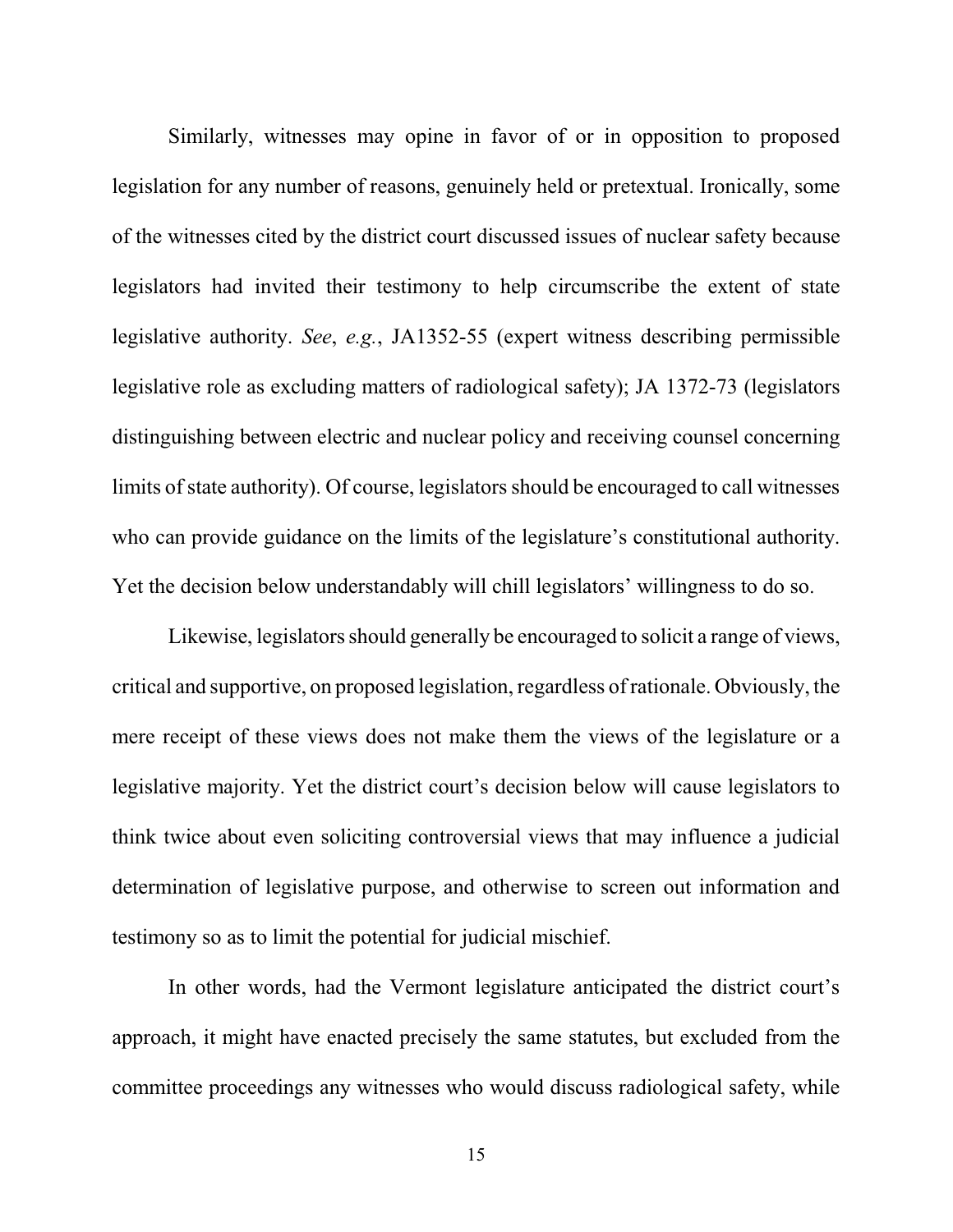cautioning its members to avoid any mention of the topic. Although that kind of artificially limited legislative process ought not to be promoted, it would have passed muster in the district court. Of course, when the effect of a state statute is permissible, and the stated purpose for the statute likewise is permissible, it is not sensible for the result of judicial review to depend on whether the legislature has created a selective legislative record (or even any record at all). But the decision below will encourage just this kind of distortion.

Indeed, the decision below may encourage legislative secrecy generally. Recent trends have been toward openness and transparency in legislative processes, providing citizens with a wealth of valuable information, for instance about their individual legislators, about the pressures they face, and about the range of input and ideas they considered. But the district court's reliance on isolated statements in the public record to nullify the expressed will of the majority, and thus thwart the legislature's ability to exercise its rightful authority, will discourage legislatures from making such records available, and perhaps even from holding hearings in public.

In addition to relying on isolated witness and legislator statements to nullify the Vermont Legislature's avowed legislative purposes, the district court compounded its error by refusing to pay greater attention to the broader legislative landscape that framed Acts 160 and 74. Specifically, these Acts are just two of at least a dozen enactments over the past decade through which theVermontLegislature has addressed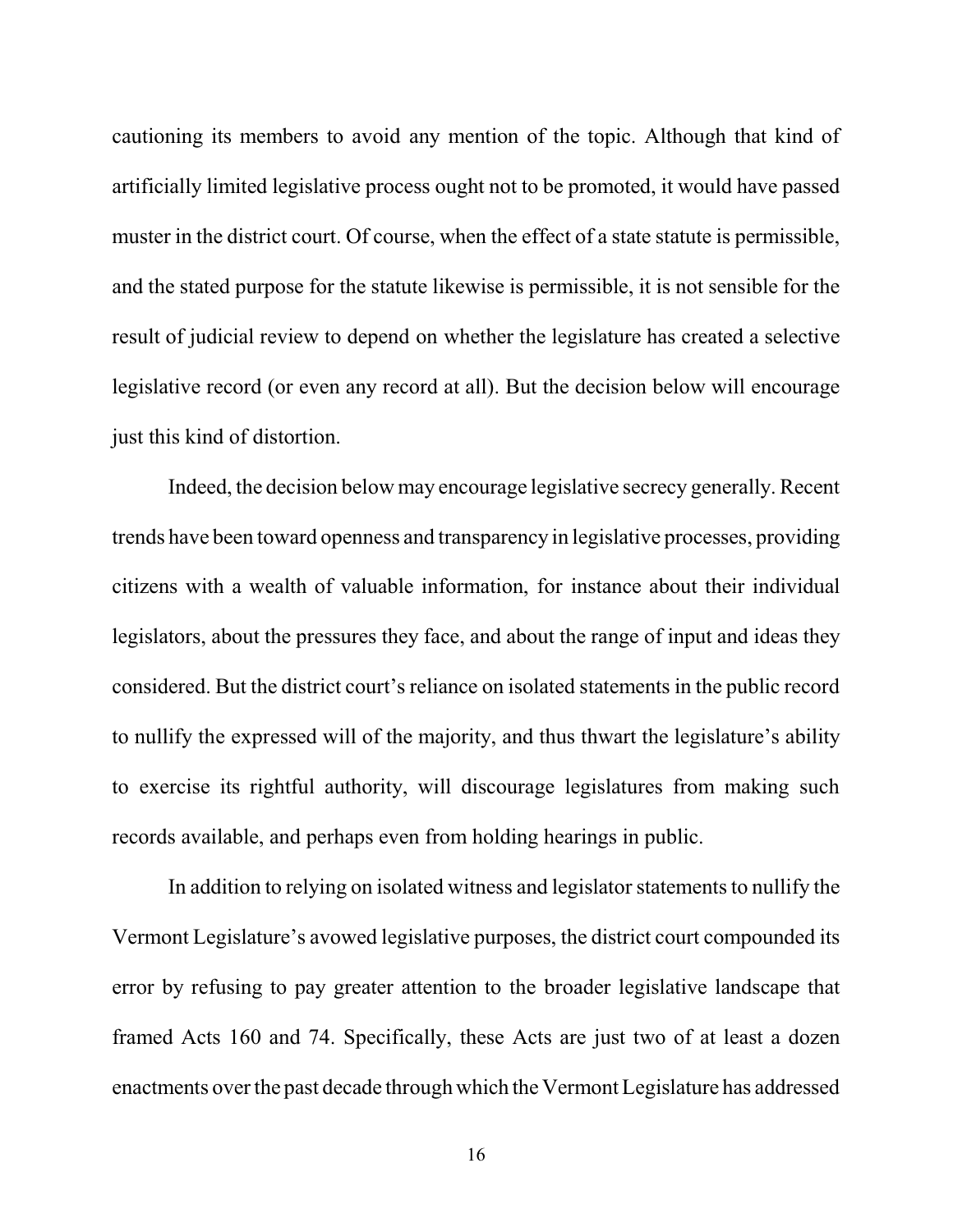issues of energy efficiency, diversity, reliability, and promotion of renewable energy options – all permissible purposes not preempted by the Atomic Energy Act – as the defendants pointed out to the district court below, *see*, *e.g*, Defendants' Pretrial Statement of Disputed Facts (filed Sept. 4, 2011) (Docket Entry 143-1) at ¶¶ 22-26; Defendants' Sur-Reply to Plaintiffs' Reply to Defendants' Opposition to Preliminary Injunction (filed June 17, 2011) (Docket Entry 68) at 9 n.7. For instance, in 2008 the Vermont Legislature established a goal of producing twenty-five percent of the state's energy from renewable sources by 2025. *See* 2008 Vt. Acts & Resolves No. 92; *see also* Brief of Appellants at 7 n.2 (listing ten Vermont enactments since 2002, other than Acts 160 and 74, with these purposes). These enactments provide much more reliable – and, because they are *enactments,* authoritative – evidence for evaluating the stated purposes of Acts 160 and 74 than does a subjective consideration of the unrepresentative and nonbinding statements of witnesses or legislators culled from a partial legislative record. This history of enactments confirms Vermont's current and long-standing interest in the non-radiological safety aspects of Vermont Yankee.

\* \* \*

In conclusion, NCSL believes that it is fundamentally important that legislatures be free to solicit input from a diverse set of interests, who may or may not support proposed legislation for a variety of reasons. These reasons may be proper or improper, more or less persuasive. But it is up to the legislature to sort through them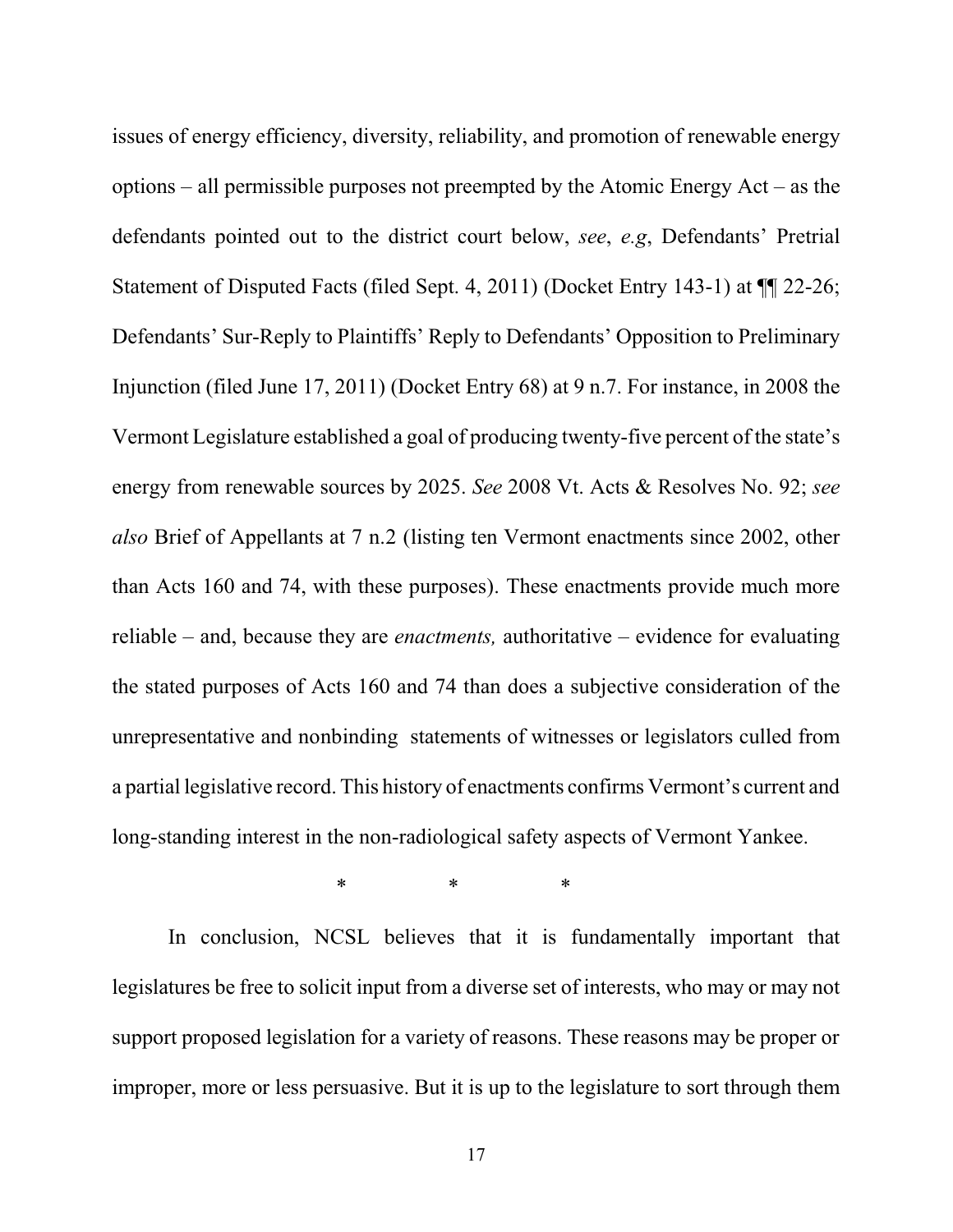and determine what is good public policy. For centuries, the legislative privilege (as contained in the Speech or Debate Clause of the U.S. Constitution, art. I, § 6, cl. 1; in analogous provisions in almost every state constitution, including Vermont's, *see* VT. CONST. chap. I, art. XIV; and in various common law decisions, *see*, *e.g.*, *Tenney v. Brandhove*, 341 U.S. 367, 373-76 (1951) (holding that state legislators have absolute immunity against civil liability in federal court for performance of legislative duties)) has protected the ability of legislatures to conduct open, wide-ranging debates without fear that judicial inquiry into the legitimacy (rather than the meaning) of the legislative product would devolve into a consideration of the reasoning or motives of individual legislators. Here, not only are the Vermont statutes legitimate on their face, but a review of a broader, authoritative legislative history reinforces the fact that throughout the past decade Vermont has been repeatedly motivated by the same permissible purposes as those recited on the face of Acts 160 and 74. In these circumstances, the district court's speculative effort to substitute its own view of the "primary" motive of the Vermont Legislature for that which appears on the face of Vermont's statutes is inappropriate. Accordingly, the district court erred as a matter of law in concluding that the Atomic Energy Act preempts the Vermont statutes at issue in this case.

#### **C. The Commerce Clause Does Not Preclude Vermont's Efforts to Bargain with ENVY for Favorable Terms.**

The district court separately concluded that Vermont's effort to negotiate favorable utility rates with ENVY before issuing it a Certificate of Public Good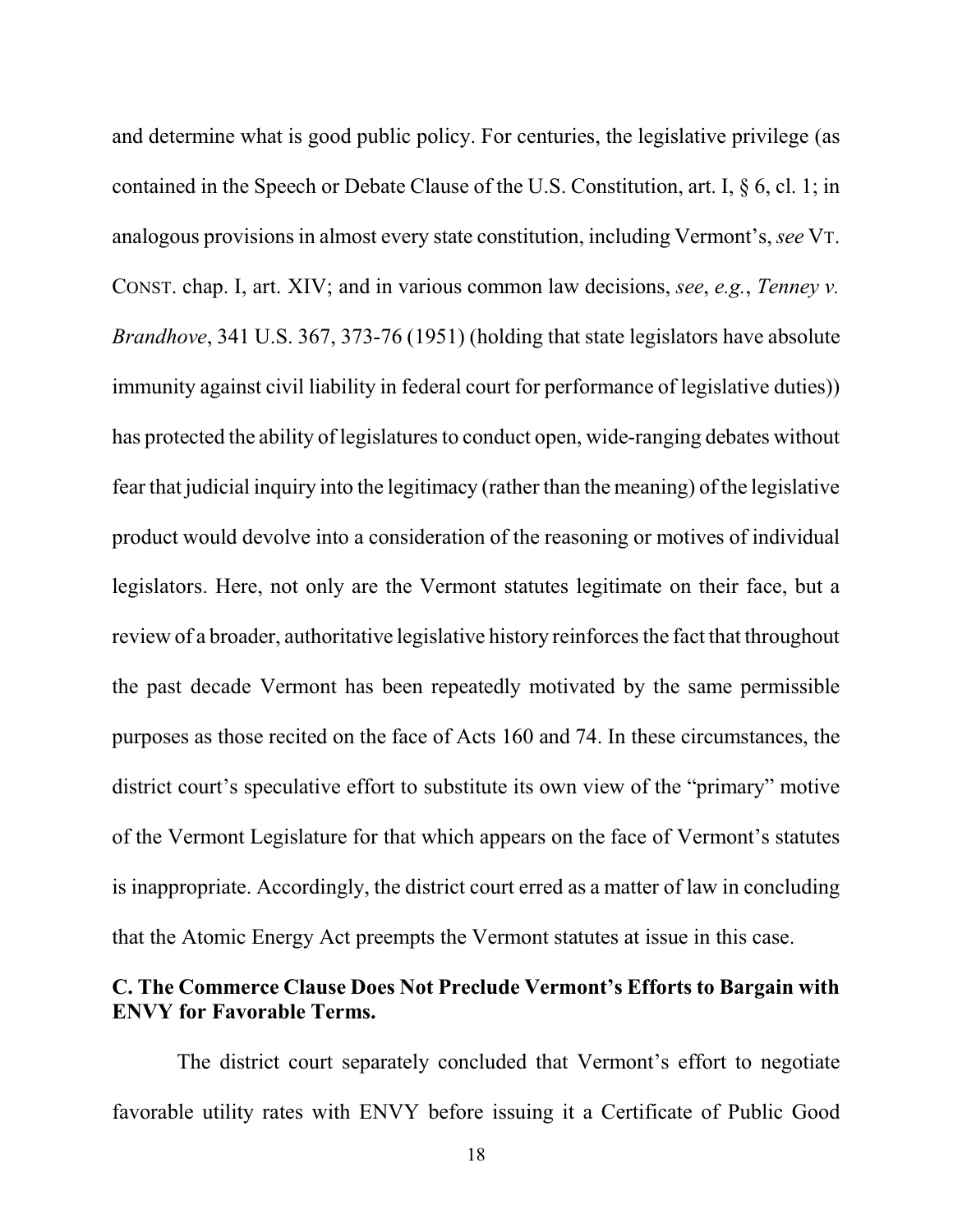violated the dormant Commerce Clause. If sustained, this conclusion would dramatically expand the potential reach of the Commerce Clause to preclude a variety of state regulations having no direct impact on interstate commerce.

The National Conference of State Legislatures well recognizes and embraces the principle that, in order to protect the free flow of commerce and preserve good relations between states, the dormant Commerce Clause precludes state laws "whose object is local economic protectionism." *C & A Carbone, Inc. v. Town of Clarkstown, N.Y.,* 511 U.S. 383, 390 (1994). But protectionism is not at stake in this case. Instead, what is at stake is the equally important principle that, consistent with the Commerce Clause, "a State may seek lower prices for its consumers." *Brown-Forman Distillers Corp. v. N.Y. State Liquor Auth.,* 476 U.S. 573, 580 (1986).

It is true that a state pursuing favorable economic terms for its own residents must not "insist that producers or consumers in other States surrender whatever competitive advantages they may possess," *id.*, or otherwise discriminate against economic actors in other states. But in this case, Vermont has done nothing to control or influence the rates that ENVY might choose to provide to electrical consumers in other states, or otherwise to infringe upon whatever competitive advantages other states may have. Nor, contrary to the district court's view, SA87-88, 93, is Vermont seeking to gain "a preferred right of access, over out-of-state consumers," to resources within the state. *New England Power Co. v. New Hampshire*, 455 U.S. 331, 338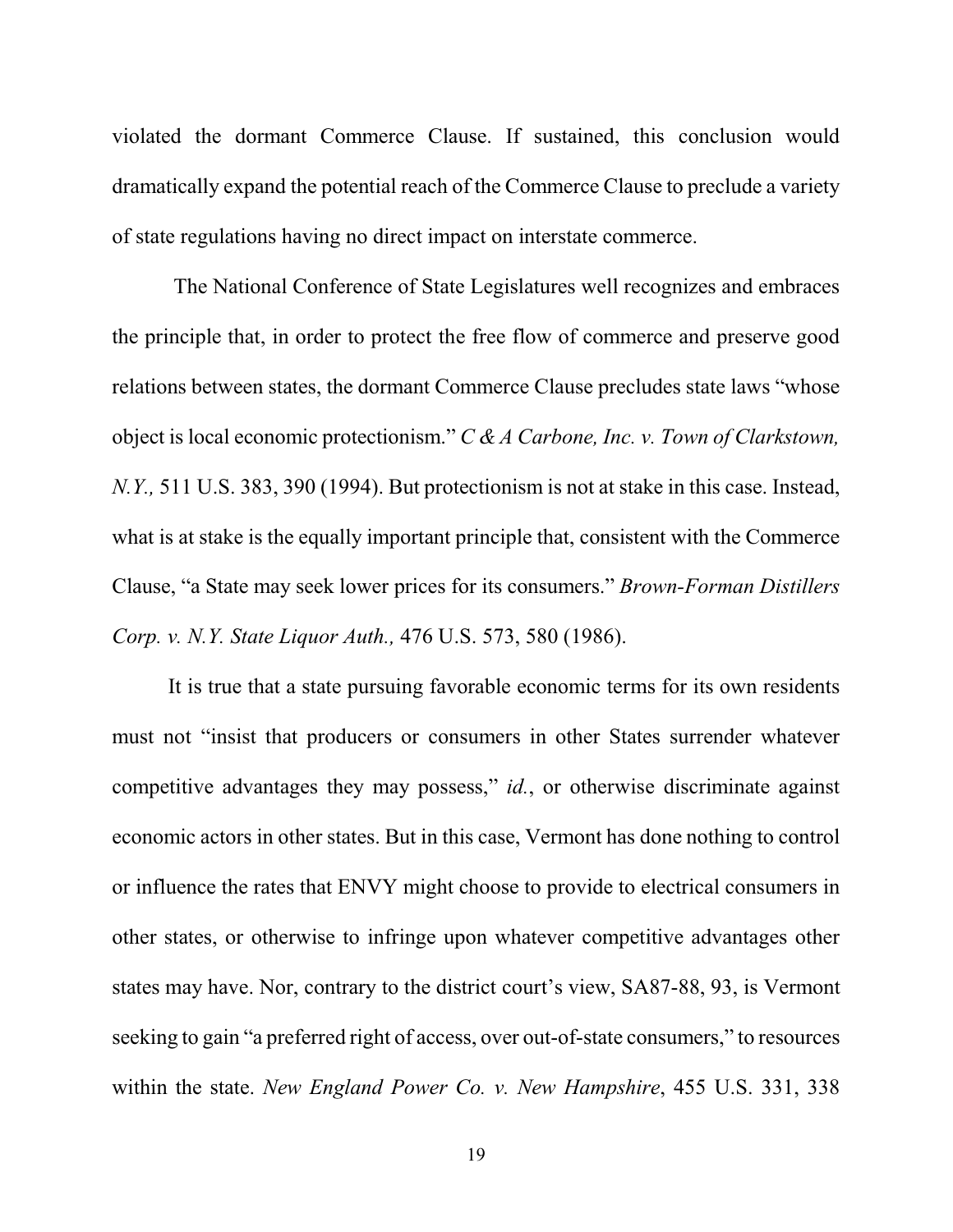(1982); *see Brown-Forman Distillers*, 476 U.S. at 580. Rather, Vermont is only seeking good terms for its own residents. It has imposed no burden on the ability of economic actors in other states to bargain with ENVY, and no limitation on ENVY's ability to enter into whatever rate agreements it wishes with other consumers.

In short, by seeking favorable rates for its own electrical utilities, Vermont has merely sought to ensure that its residents would benefit from the state's agreement to allow a major industrial facility to locate in the state. This legitimate purpose – the core of the long-established and approved Certificate of Public Good processes in use throughout the country – is threatened by the erroneous decision below.

#### **VI. CONCLUSION**

For the foregoing reasons, the National Conference of State Legislatures respectfully asks this Court to reverse and vacate the January 21, 2012 Decision and Order of the United States District Court for the District of Vermont that granted declaratory and injunctive relief in favor of ENVY.

RESPECTFULLY SUBMITTED this 11th day of June, 2012.

/s/ *Steven F. Huefner* 

STEVEN F. HUEFNER c/o The Ohio State University Moritz College of Law 55 West  $12<sup>th</sup>$  Avenue Columbus, OH 43210 (614) 292-1763 *Counsel for NCSL*